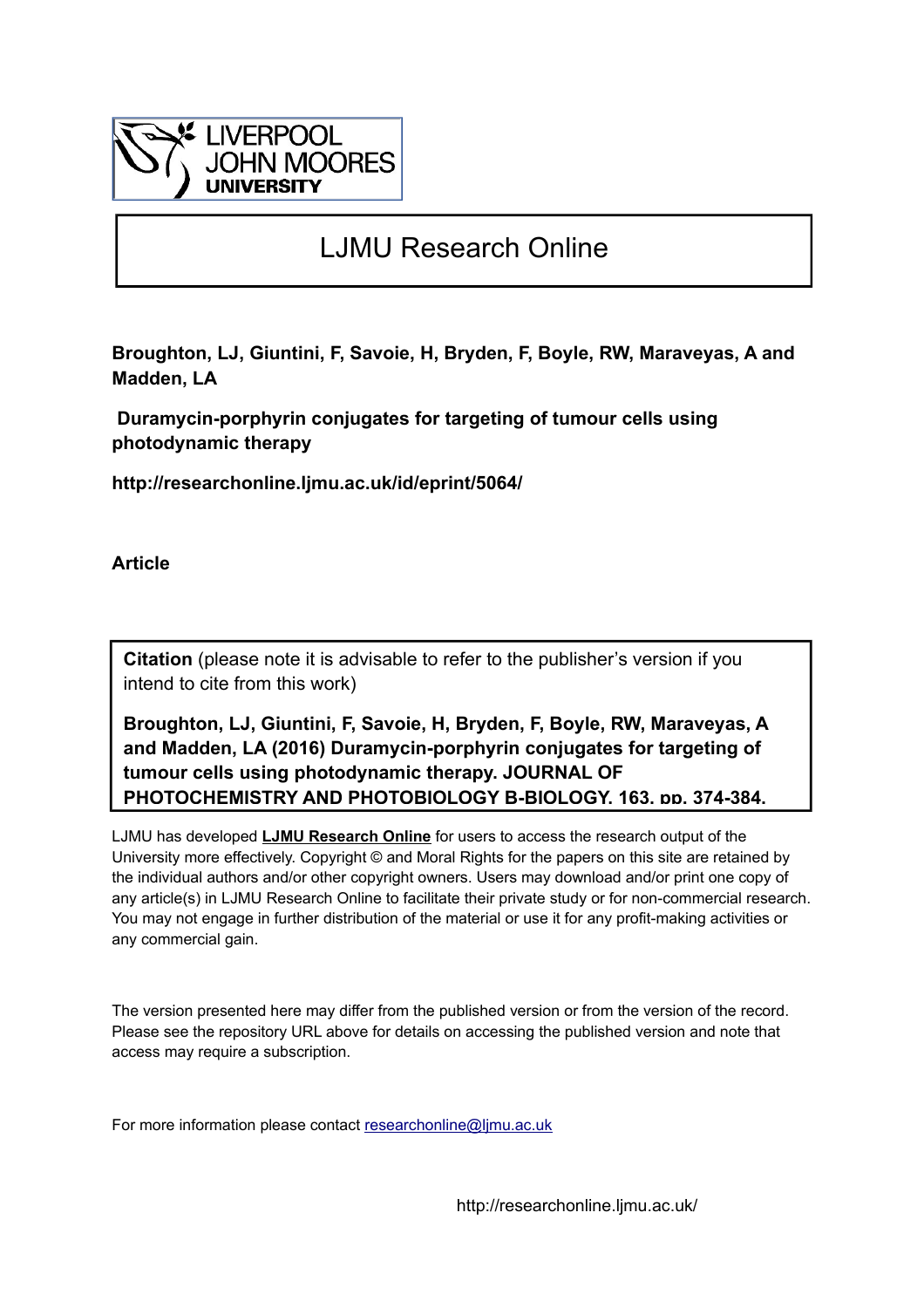### **Duramycin-porphyrin conjugates for targeting of tumour cells using photodynamic therapy**

Laura J. Broughton,<sup>a</sup> Francesca Giuntini<sup>b</sup>, Huguette Savoie<sup>c</sup>, Francesca Bryden<sup>c</sup>, Ross W. Boyle<sup>c</sup>, Anthony Maraveyas<sup>a</sup>, Leigh A. Madden<sup>d</sup>

a Hull York Medical School, University of Hull, Hull HU6 7RX, UK b School of Pharmacy and Biomolecular Sciences, Liverpool John Moores University, Liverpool L3 2AJ, UK c Department of Chemistry, University of Hull, Hull, HU6 7RX, UK

d School of Life Sciences, University of Hull, Hull, HU6 7RX, UK

*Duramycin, through binding with phosphatidylethanolamine (PE), has been shown to be a selective molecular probe for the targeting and imaging of cancer cells. Photodynamic therapy aims to bring about specific cytotoxic damage to tumours through delivery of a photosensitising agent and light irradiation. Conjugation to biological molecules that specifically target cancer has been shown to increase photosensitiser (PS) selectivity and decrease damage to surrounding normal tissue. The aim of this study was to target tumour cells with a PE-specific PS therefore duramycin was conjugated to a porphyrin based PS which was achieved via direct reaction with the ε-amino group on the lysine residue near duramycin's N-terminal. The compound was subsequently purified using RP-HPLC and confirmed using mass spectrometry. Binding of the conjugate to ovarian and pancreatic cancer cell lines was assessed by flow cytometry. Light irradiation with a light fluence of 7.5 J/cm2 was delivered to conjugate treated cancer cells and cell proliferation analysed by MTT assay. The conjugate detected PE on all 4 cancer cell lines in a concentration dependent manner and conjugate plus irradiation effectively reduced cell proliferation at concentrations ≥0.5 μM, dependent on cancer cell line. Reduction in cell proliferation by the irradiated conjugate was enhanced over unconjugated duramycin in A2780, AsPC-1 and SK-OV-3 (p b 0.05). In this study we have shown that a duramycinporphyrin conjugate retained good binding affinity for its target and, following irradiation, reduced cell proliferation of pancreatic and ovarian cancer cell lines.*

## 1. Introduction

Duramycin is a small tetracyclic peptide produced by the bacterium Streptoverticillium cinnamoneus [1]. Only 19 amino acids in length duramycin is one of very few identified, relatively, short peptides to have a defined 3-dimensional structure [2]. This structure is stable due to the presence of 3 thioether bridges formed via the unusual amino acids lanthionine and methyllanthionine. Further a covalent linkage be-tween the cysteine at duramycin's N-terminal and an alanine residue produces lysinoalanine [3]. The strength of duramycin's structure is likely to confer its resistance to thermal and proteolytic degradation  $[2]$ . The presence of the covalent linkages also results in duramycin's stable binding site which selectively recognises the membrane phos-pholipid phosphatidylethanolamine (PE) through binding to its polar head group [4]. Duramycin binds to PE with high specificity with a binding molar ratio of 1:1 and a dissociation constant in the low nanomolar range [5]. The lantibiotic cinnamycin, which is structurally similar to duramycin, was shown to induce non-specific transbilayer membrane movement of phospholipids in model and cell membranes [6]. It is therefore possible that duramycin self-promotes its own binding to cells by inducing movement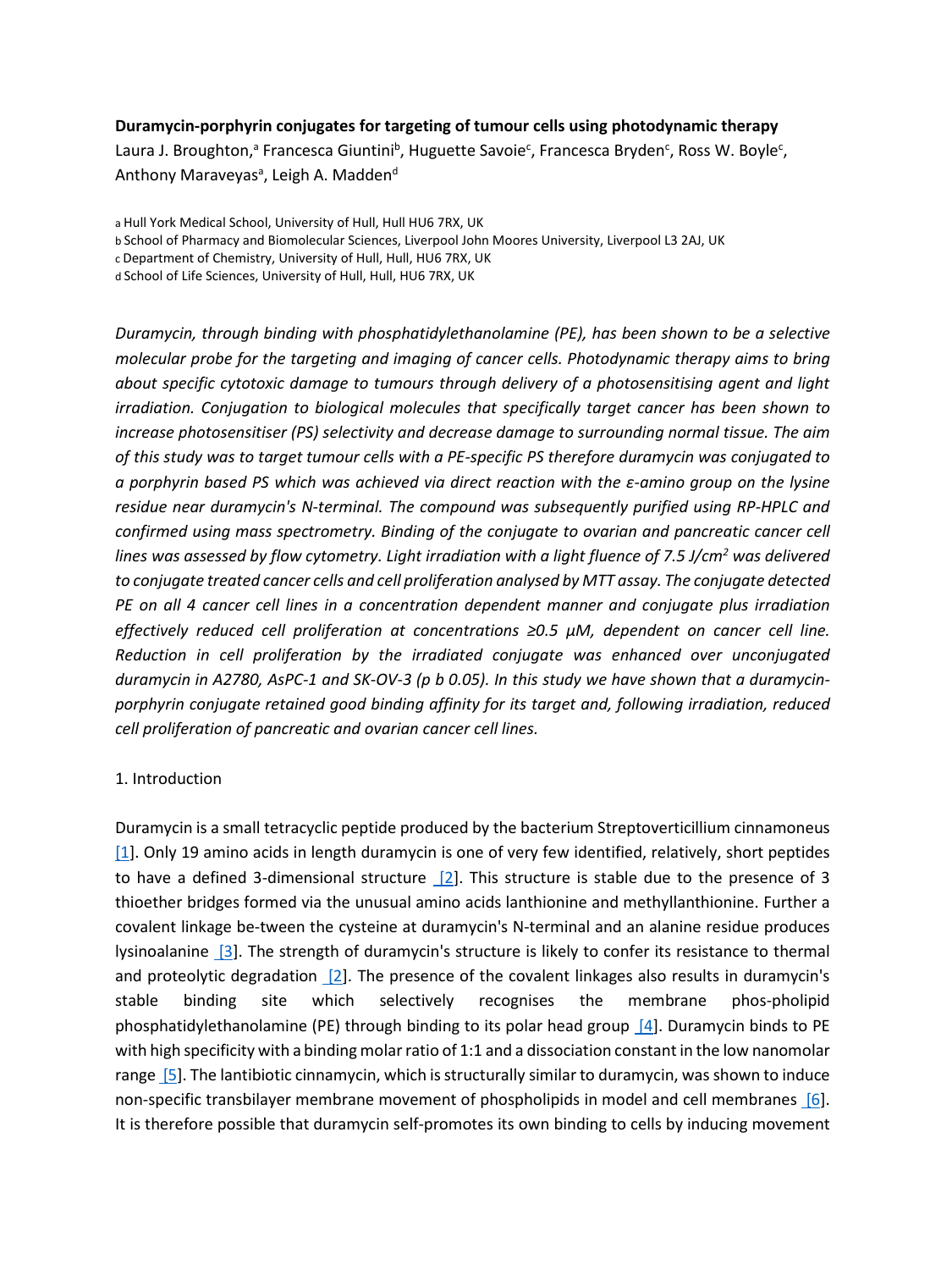of PE molecules from the inner to the outer membrane. PE is an abundant membrane phospholipid which is ubiquitous in eukaryotic cells. In quiescent cells PE is predominantly located on the inner cell membrane along with phosphatidylserine [7,8]. The asymmetrical distribution of PE and phosphatidylserine is enzymatically maintained by a number of ATP-dependent aminophospholipid translocases and floppases and ATP-independent scramblases [9,10]. On activation PE can become exposed on the outer cell membrane during a number of physiologically important processes such as apoptotic and necrotic cell death, reorganisation of the membrane during cytokinesis and initiation of the coagulation cascade [11–14]. Upregulation of cell surface PE expression has been observed in cancer cells, cancer de-rived microparticles and on the tumour endothelium of a variety of in vitro and in vivo tumours [1,15–17]. It is well documented that upregulation of cell surface exposure of phosphatidylserine occurs after chemotherapy treatment and that this can increase the procoagulant activity of the tumour [18–20]. On the premise that PE and phosphatidylserine are regulated by the same mechanisms and that both are exposed during apoptosis  $[21]$  and after irradiation  $[1]$  a number of studies investigated whether PE exposure was upregulated after chemotherapy. It was demonstrated that externalisation of PE, detected by duramycin, could potentially be a marker of early apoptosis and could be utilised as a detection method for the response to chemotherapy treatment [22-24].

Photodynamic therapy (PDT) is a minimally invasive treatment that can deliver selective cytotoxic activity towards cancer [25]. PDT requires three essential components; a photosensitising agent, light and oxygen. Accumulation of the photosensitiser (PS) at the site of cancer and activation with light at a specific wavelength causes the PS to transfer energy, via its excited triplet state, to molecular oxygen which is converted from its ground triplet state to an excited singlet state. This leads to the generation of cell damaging reactive oxygen species (ROS) which ultimately causes apoptotic or necrotic cell death [25,26]. As well as its direct cytotoxic effect on cancer, PDT can have anti-tumour effects via induction of the inflammatory response and damage to tumour vasculature [27,28]. PDT has been approved for treatment of a variety of cancer types including premalignant and malignant skin cancers [29,30], early carcinomas of the oral cavity, pharynx, and larynx [31], cancers of the GI tract [32], prostate cancer, bladder cancer, non-small cell lung cancer and brain tumours [25]. PDT has been used as a synergistic method combined with other major therapies e.g. chemotherapy, radiotherapy and surgery  $[33-35]$  as it does not compromise the effect of the therapies and therefore can be used in conjunction without effecting future treatment options for residual or recurrent malignancy [25]. A number of PS have been approved for use in clinical oncology including m-THCP (meta-tetrahydroxyphenylchlorin, Foscan®), ALA (5-aminolevulinic acid, Levulan®) and its methyl ester (Metvix®) and porfimer sodium (Photofrin®). There are a wide range of PS still in pre-clinical and clinical trials [36,37].

Porphyrins are highly conjugated heterocyclic tetrapyrroles that were first identified as having photodynamic properties in the 1970s [38,39]. A porphyrin PS (5-[Aminobutyl-Noxycarbonyl)phenyl]phenyl]-10,15,20-tris(N-methyl-4-pyridinium) porphyrin trichloride) plus light irradiation was able to reduce cell survival and prevent colony forming in prostate epithelial cells at concentrations of N8.75 μM [40]. The porphyrins TTP (5,10,15,20-tetra-p-tolyl porphyrin) and THNP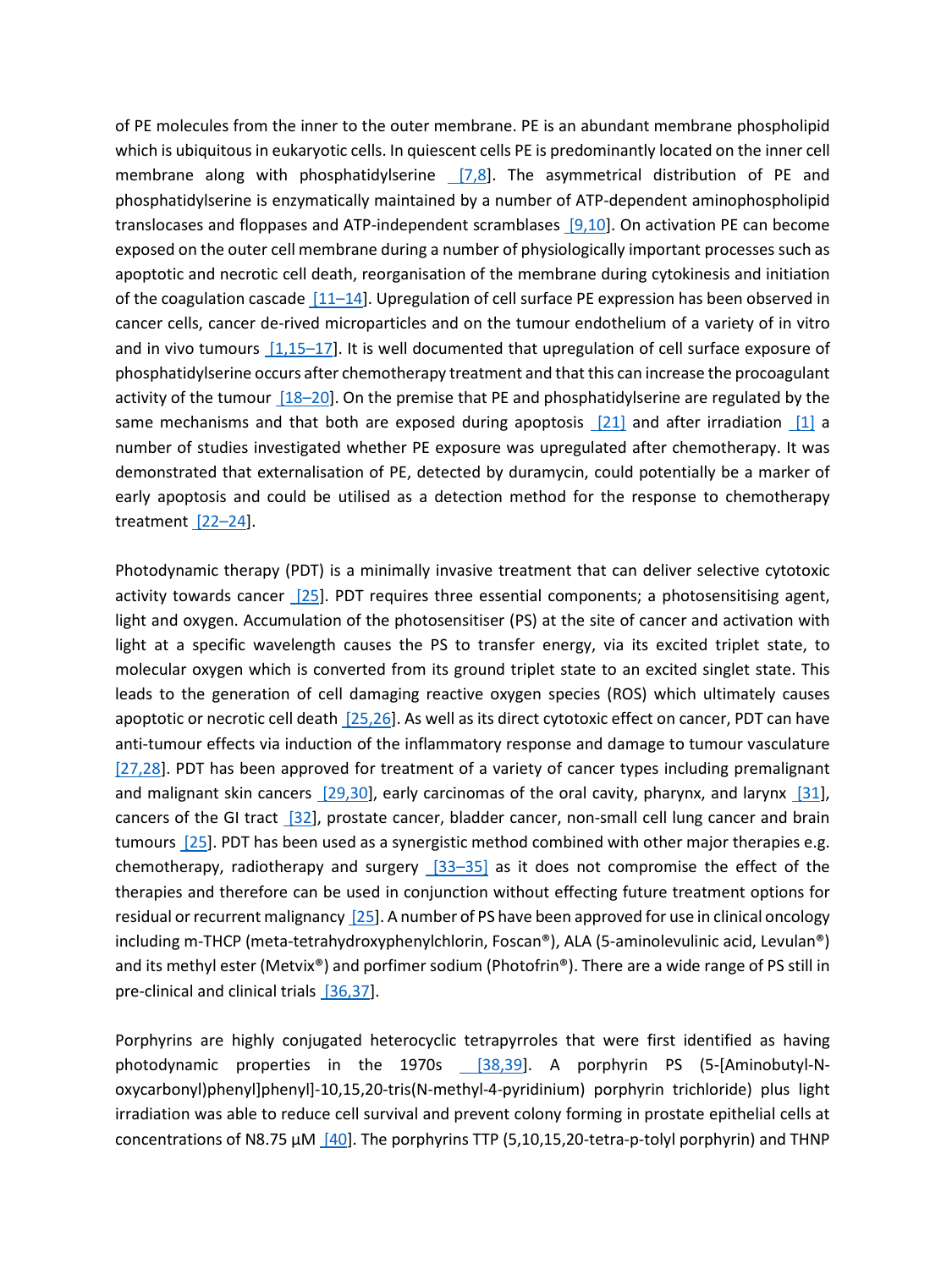$(5,10,15,20$ -tetra-p-naphthyl-porphyrin) after a light irradiation dose of 4.5 J/cm<sup>2</sup> were able to cause cell death in a human melanoma cell line in a concentration dependent manner [37]. The main disadvantage of PDT is the low selectivity of PS to their target, which can lead to damage to surrounding normal tissue and sustained skin photosensitivity [25]. In an attempt to overcome this research in PDT in oncology has focused on developing PS's conjugated to tumour targeted biological molecules [28]. Porphyrins have been successfully conjugated to a vari-ety of biomolecules including mAbs [26,41,42], lipoproteins [43,44] and nanoparticles [45] which allowed for more targeted delivery of PS, and therefore a more specific tissue response with limited damage to nor-mal tissue. A number of porphyrins have been developed that conjugate to biomolecules under mild conditions through direct reaction with lysine residues [26,33,46].

The two primary amines, cysteine and lysine, at the N-terminal of duramycin offer potential sites for conjugation without interference with duramycin's binding site [3]. Using this theory a number of duramycin conjugates have been developed to take advantage of PE as a possible selective molecular probe. Fluorescent duramycin conjugates have been used to successfully target and image the lymphoma cancer cell line U937 [4], cancer derived microparticles [17], prostate tumour endothelium in rats  $\begin{bmatrix} 1 \end{bmatrix}$  and the endothelium of aortic flow dividers  $\begin{bmatrix} 47 \end{bmatrix}$ . Duramycin has been radiolabelled with gadolinium [3] and tech-netium-99 m where it was used to image cell death in a rat model of acute myocardial infarction  $[47-49]$ . The radiolabelled duramycin conjugate quickly accumulated in the PE expressing myocardium. Fast accumulation of a duramycin-PS conjugate could potentially provide an advantage over some of the current PS used in the clinical setting as a short drug-light interval could be achieved. Thus patients could receive PDT relatively quickly in the outpatient setting and would have a reduced treatment duration. In this proof of concept study we conjugated duramycin to a porphyrin based PS and assessed its ability to bind to cancer cells via cell surface PE. It has been previously shown that the level of cell surface PE expression, detected by duramycin, was in-creased on the pancreatic cancer cell lines AsPC-1 and CFPAC-1 when apoptotic (induced by campothecin treatment) compared to untreated viable cells and was further increased when the cells were necrotic (induced by  $30\%$  H<sub>2</sub>O<sub>2</sub> treatment) [15]. As duramycin can bind to quiescent, apoptotic and necrotic cancer cells it was theorised that a duramycin conjugate could potentially provide targeted treatment of tumours at all stages of progression. We also examined its cytotoxic ac-tivity on ovarian and pancreatic cancer cell lines following irradiation with visible light.

## 2. Materials and Methods

#### 2.1. Cell Culture

The cancer cell lines AsPC-1 and MIA PaCa-2 were purchased from the American Type Culture Collection (UK). The cancer cell lines A2780 and SK-OV-3 were purchased from the European Collection of Cell Cultures (UK). All cells were grown using distributors' instructions. All cells were cultured in either IMDM, McCoy's 5a Medium Modified or RPMI (Lonza, UK) substituted with 10% FBS (15% for McCoy's 5a Medi-um Modified) (Bio-Sera, UK) and (v/v); 100 units/mL penicillin, 100 μg/mL streptomycin (P/S) (Lonza, UK). All serum was filtered using a 0.2 μM syringe filter prior to addition to media. When not in use all media was stored between 4 and 6 °C. All cells were incubated at 37 °C in a 5% CO<sub>2</sub> atmosphere. Cells were cultured in tissue culture flasks (Sarstedt, UK) and removed via scraping when cells were 70– 90% confluent.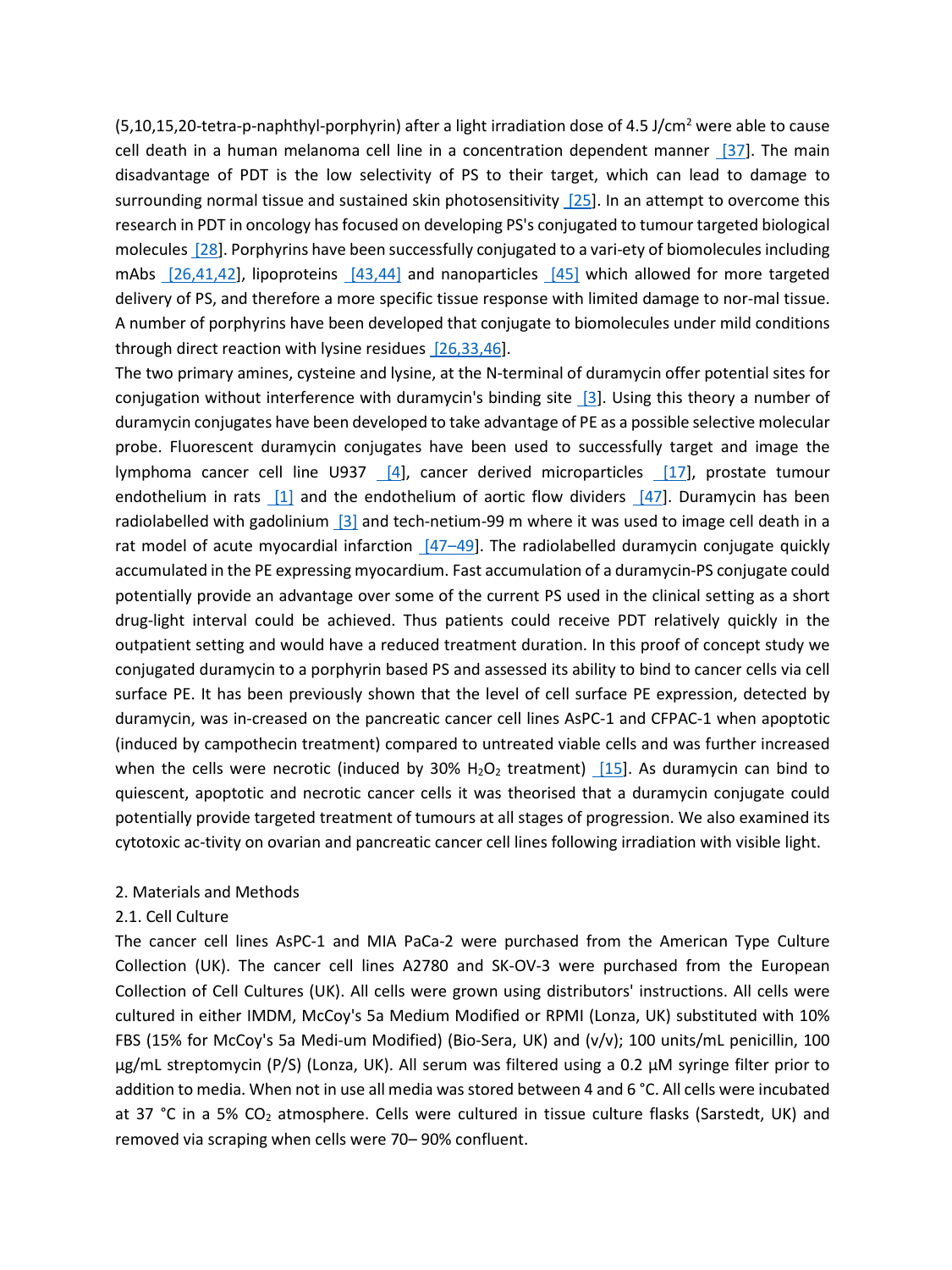### 2.2. Conjugation of Porphyrin to Duramycin

A solution of duramycin (Sigma-Aldrich, UK, 10 mg,  $4.97 \times 10^{-3}$  mmol) in DMSO (2 mL) plus trimethylamine was treated with 5-[4-(N-succinimidyloxycarbonyl)phenyl]-10,15,20-tris(4 methylpyridinium)porphyrin trichloride  $[50]$  (8 mg, 9.94 × 10<sup>-3</sup> mmol) and the resulting solution was mixed on a rotating shaker at room temperature for 24 h. The crude material was recovered by addition of dichloromethane (5 mL) and filtration through paper. The solid was dissolved in 1 mL of 0.1% aqueous trifluoroacetic acid (TFA) and the 1:1 porphyrin/duramycin conjugate was isolated by semi-preparative HPLC and analysed by electron ionising mass spectrometry (ESI-MS) (Section 2.3). Recovery of 4.8 mg of conjugate was achieved equating to 34.4% yield. An unconjugated, "capped" porphyrin was used as a control in which the NHS ester group used for conjugation was reacted with butylamine to eliminate any non-specific conjugation [40]. All photosensitiser containing compounds were kept, protected from light, at −20 °C. Final concentrations of the re-suspended lyophilised powder of the conjugate and "capped" control were determined using UV–visible spectrophotometry.



Fig. 1. Structure of duramycin-porphyrin conjugate. A covalent amide bond was formed through the reaction with the NHS ester of the porphyrin 5-[4-(N-succinimidyloxycarbonyl)phenyl]-10,15,20-tris(4-methylpyridinium) porphyrin trichloride and the ε-amino group of the lysine residue at duramycin's N-terminal in the organic solvent DMSO

## 2.3. Analyses and Purification of Duramycin-Porphyrin Conjugate

RP-HPLC-PDA analyses were performed on an Agilent 1200 HPLC system (Agilent, Germany) equipped with a G1312B BinPump SL, G13798 degasser, G1367D HiP ALS SL plus autosampler, a G1316B column compartment (set at 35 °C), and a G1315C diode array detector (acquisition rate, 80 Hz; scan rate: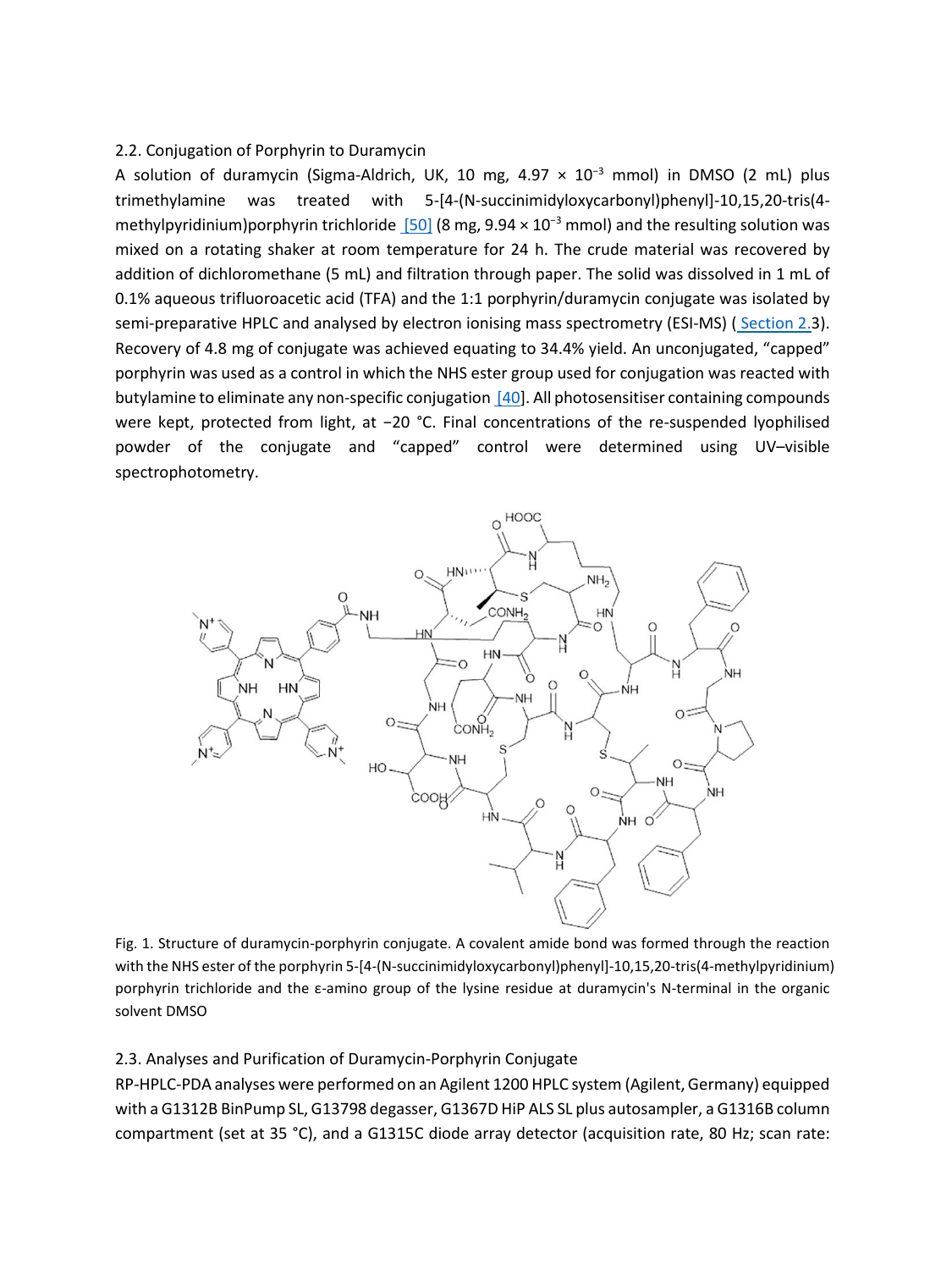380–600 nm, step: 1 nm), using a Gemini C18 column, 5 μ, 150 × 4.6 mm, 110 Å column (Phenomenex, UK), equipped with a SecurityGuard C18 (ODS) 4 × 3.0 mm ID guard column (Phenomenex, UK). The injection volume was 20 μL, and the flow rate was 1 mL/min. Mobile phase consisted of a mixture of 0.1% TFA in deionised water (18.2 MΩ, Elga Purelab Ultra ULXXXGEM2), sol-vent A, and 0.1% TFA in HPLC-grade acetonitrile, solvent B. The gradient for the elution was as follows: 0–2 min, 5% B; 2–7 min, B to 95%; 7– 12 min, 95% B; 12–12.1 min, B to 5%. Duramycin R<sub>t</sub> = 7.32, porphyrin R<sub>t</sub> = 7.01, conjugate  $R_t = 6.20$  min (See Supplementary Fig. S-1). RP-HPLC purifications were carried out on a Jasco HPLC system equipped with a PU-1580 LC pumps, HG-1580 degasser, AS-1555 autosampler and MD-1515 array UV–visible detector, using a Luna C18, 5 μ, 250 × 10 mm, 110 Å (Phenomenex, UK), at a flow rate of 2.5 mL/min. Mobile phase consisted of a mixture of 0.1% TFA in deionised water (18.2 MΩ, Elga Purelab Ultra ULXXXGEM2), solvent A, and 0.1% TFA in HPLC-grade acetonitrile, solvent B. The gradient for the elution was as follows: 0–8.5 min, 5% to 51% B; 8.5–13 min, 51% B; 13–14 min, 51 to 95% B; 14–18 min, 95% B, 18–18.1 min, 95 to 5% B. Conjugate R<sub>t</sub> = 6.20 min (See supplementary Fig. S-1). Q-TOF-MS data were acquired in positive mode scanning from 400 to 3000 m/z with and without auto MS/MS fragmentation. Ionisation was achieved with an Agilent JetStream electrospray source and infused internal reference masses. Agilent 6540 Q-TOF-MS parameters: gas temperature, 325 °C; drying gas, 10 L/min; and sheath gas temperature, 400 °C. ESI-MS (+): 675.66  $[(M + 4H^*)/4]^{4+}$  (exp: 675.67). Conjugate R<sub>t</sub> = 7.34 (see Supplementary Fig. S-2).

## 2.4. Flow Cytometric Detection of Phosphatidylethanolamine

Cells  $(1 \times 10^5)$  were re-suspended in 25  $\mu$ L PBS and added to a 5 mL polypropylene tube (Sarstedt, UK). Duramycin-porphyrin conjugate (5  $\mu$ L) at required concentration was added to the tubes and incubated at room temperature in the dark for 30 min. Cells were washed with PBS, centrifuged at 320g for 3 min and re-suspended in 300 μL PBS and then analysed using a BD FACScalibur (BD Biosciences, UK).

# 2.5. Flow Cytometric Analysis of Forward Scatter and Side Scatter

Analysis of forward scatter (FSC) and side scatter (SSC) data was performed using BD CellQuest Pro software™ version 5.1 (BD Biosciences, UK) after cells were processed using the method described above. FSC and SSC data using the unconjugated duramycin was collected as part of a study to determine the effect of duramycin on cell viability over a 2 hour time course (unpublished data). These cells were processed using a flow cytometric cell viability analysis method de-scribed previously  $[16]$ . Briefly cells (2  $\times$  10<sup>5</sup>) were incubated with an appropriate concentration of unconjugated duramycin at room temperature in the dark for 30 min and analysed using Annexin V: FITC Apoptosis Detection Kit I (BD Biosciences, UK).

## 2.6. Competition Binding Assays

Cells  $(2 \times 10^5)$  were re-suspended in 40  $\mu$ L PBS and added to a 5 mL polypropylene tube (Sarstedt, UK). Duramycin-porphyrin conjugate (10 μL, final concentration 50 μM) was added to the tubes and incubated at room temperature in the dark for 5 min. The cells were washed with PBS, centrifuged at 320g for 3 min and re-suspended in 40 μL PBS except for the 0 minute tube which was resuspended with 300 μL PBS and analysed by flow cytometry. Unconjugated duramycin (10 μL, final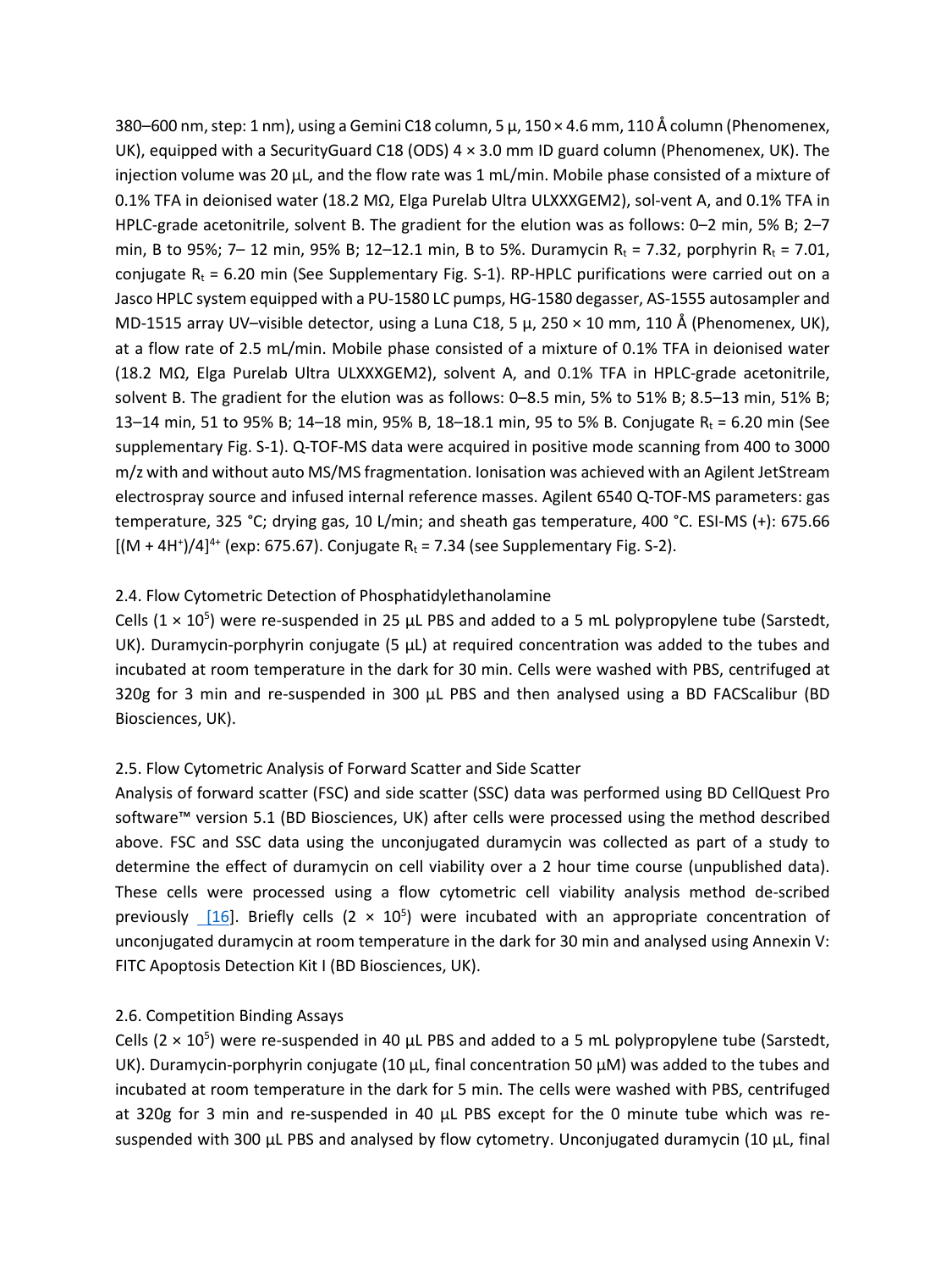con-centration 50 μM) was added to the remaining tubes. After appropriate incubation time (2, 5, 15 or 30 min) 250 μL PBS was added to the tubes and the cells analysed using flow cytometry.

# 2.7. Photodynamic Light Treatment Cells

Cells  $(8 \times 10^5)$  in serum free medium were added to 5 mL polypro-pylene tubes (Sarstedt, UK) containing duramycin-porphyrin conjugate at required concentration (0–10 μM) and incubated in the dark at 37 °C in a 5% CO<sub>2</sub> atmosphere for 5 min. Cells were then washed with 3 mL medium so as to remove any unbound conjugate and centrifuged at 300g for 10 min and re-suspended in 1 mL medium. Cells (8  $\times$  10<sup>4</sup>) were then plated into 96 well plates and incubated in the dark at 37 °C in a 5% CO2 atmosphere for 5 min. The PDT light supply (9 × 14 LED Array, wavelength 620–660 nm) was allowed to stabilise and irradiance reading taken using a R203 Macam radiometer (Irradian Ltd. UK). After incubation one plate was irradiated with a light fluence of 7.5 J/cm<sup>2</sup> red light whilst the other served as the dark control (i.e. not irradiated). After light treatment 5 μL FBS was added to each well and the plates incubated at 37  $^{\circ}$ C in a 5% CO<sub>2</sub> atmosphere for 24 h.

# 2.8. Cell Proliferation Assay

After 24 h incubation 10 μL MTT (3-[4,5-dimethylthiazol-2-yl]-2,5-diphenyltetrazolium bromide; thiazolyl blue) (Sigma-Aldrich, UK) (12 mM solution in PBS) was added to each well of the 96 well plates. The plates were incubated at 37 °C in a 5%  $CO<sub>2</sub>$  atmosphere for 4 h and then the crystals were dissolved by adding 150 μL of acid-alcohol mix-ture (0.04 mol/L HCl in absolute 2-propanol). The plates were then analysed at 570 nm using a Biotek ELX800 Universal Microplate Reader (Corgenix Ltd., UK). Percentage cell survival was expressed relative to control values.

## 2.9. Statistical Analysis

Statistical difference between the irradiated and non-irradiated conjugate conditions and between the duramycin-porphyrin conjugate and unconjugated duramycin conditions was performed using the t-test for unequal variances (heteroscedastic) and a p value of b0.05 was considered statistically significant.

## 3. Results

# 3.1. Phosphatidylethanolamine Detection

The duramycin-porphyrin conjugate ( Fig. 1) was able to detect cell surface PE expression on the ovarian cancer cell lines, A2780 and SK-OV-3, and the pancreatic cancer cell lines, AsPC-1 and MIA PaCa-2 using flow cytometry. Log<sub>10</sub> median PE fluorescence (635 nm laser, FL-4 flow cytometer channel) was used to express levels of detected PE. The duramycin-porphyrin conjugate detected levels of PE in a con-centration dependent manner on all 4 cell lines (n = 2) ( $Fig. 2$ ). Optimal PE detection was seen using the highest concentration (1 mM) of the conjugate. As an average of all 4 cell lines the log<sub>10</sub> median PE fluorescence increased from  $0.17 \pm 0.007$  (n = 8) when detected with 1 μM conjugate to 2.21 ± 0.192 (n = 8) when detected with 1 mM conjugate. The duramycin-porphyrin conjugate was detectable through the flow cytometer's FL-4 channel (flow cytometer's 635 nm laser) due to fluorescence of the porphyrin component of the conjugate at this wavelength.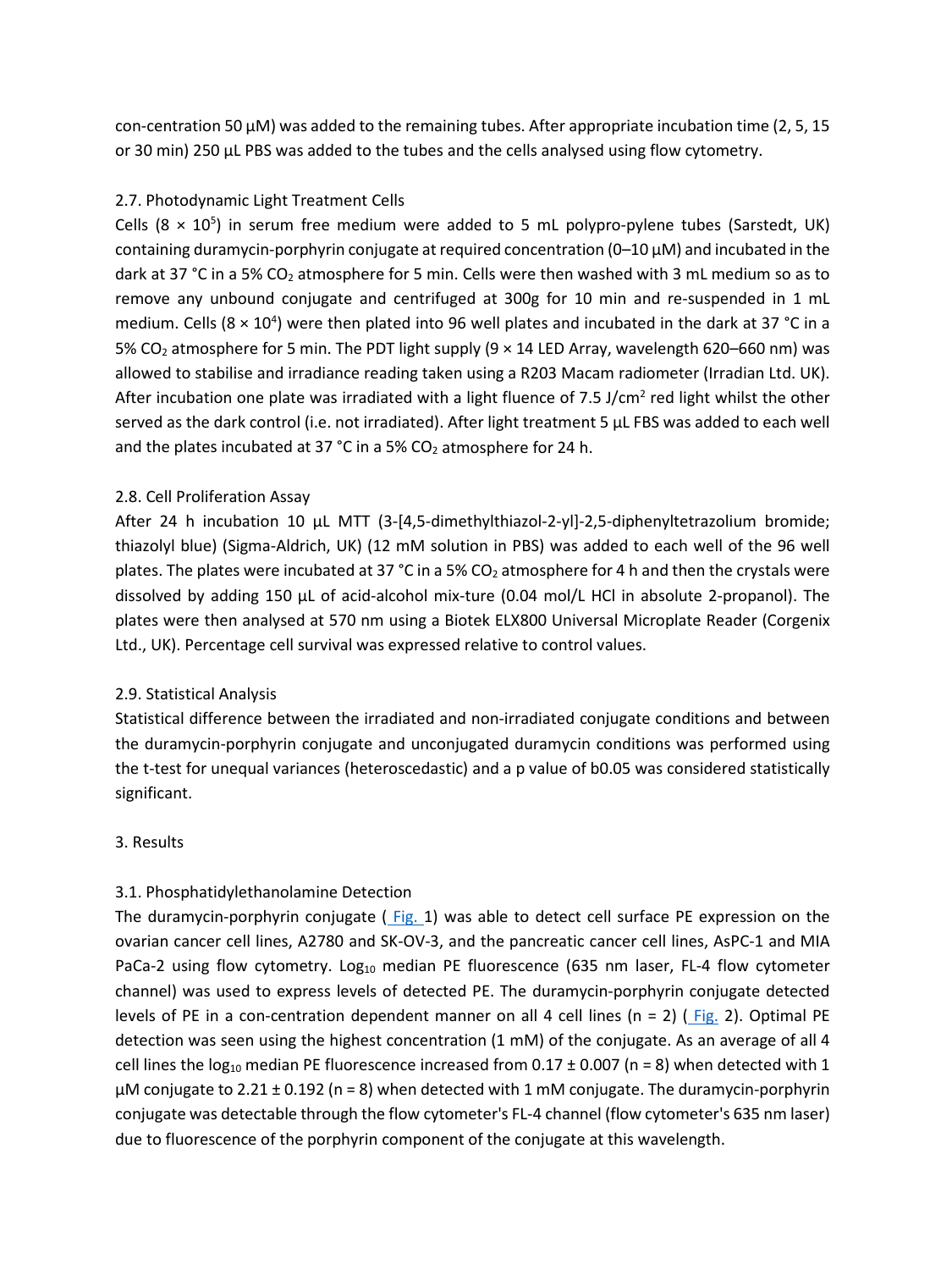

conjugate. i) Median PE fluorescence (FL-4 flow cytometer channel, 635 nm laser) was used to express detected levels of PE (plotted on a logarithmic to base 10 scale). The conjugate was able to detect PE on the cell surface of all 4 cancer cell lines, A2780, AsPC-1, MIA PaCa-2 and SK-OV-3, in a concentration dependent manner. Error bars show standard deviation of 2 replicates. ii) Flow cytometry histograms showing detectable shift in fluorescence on a) A2780, b) AsPC-1, c) MIA PaCa-2 and d) SK-OV-3 cells (purple) using 0.1 μM (green) and 10 μM (pink) duramycin-porphyrin conjugate.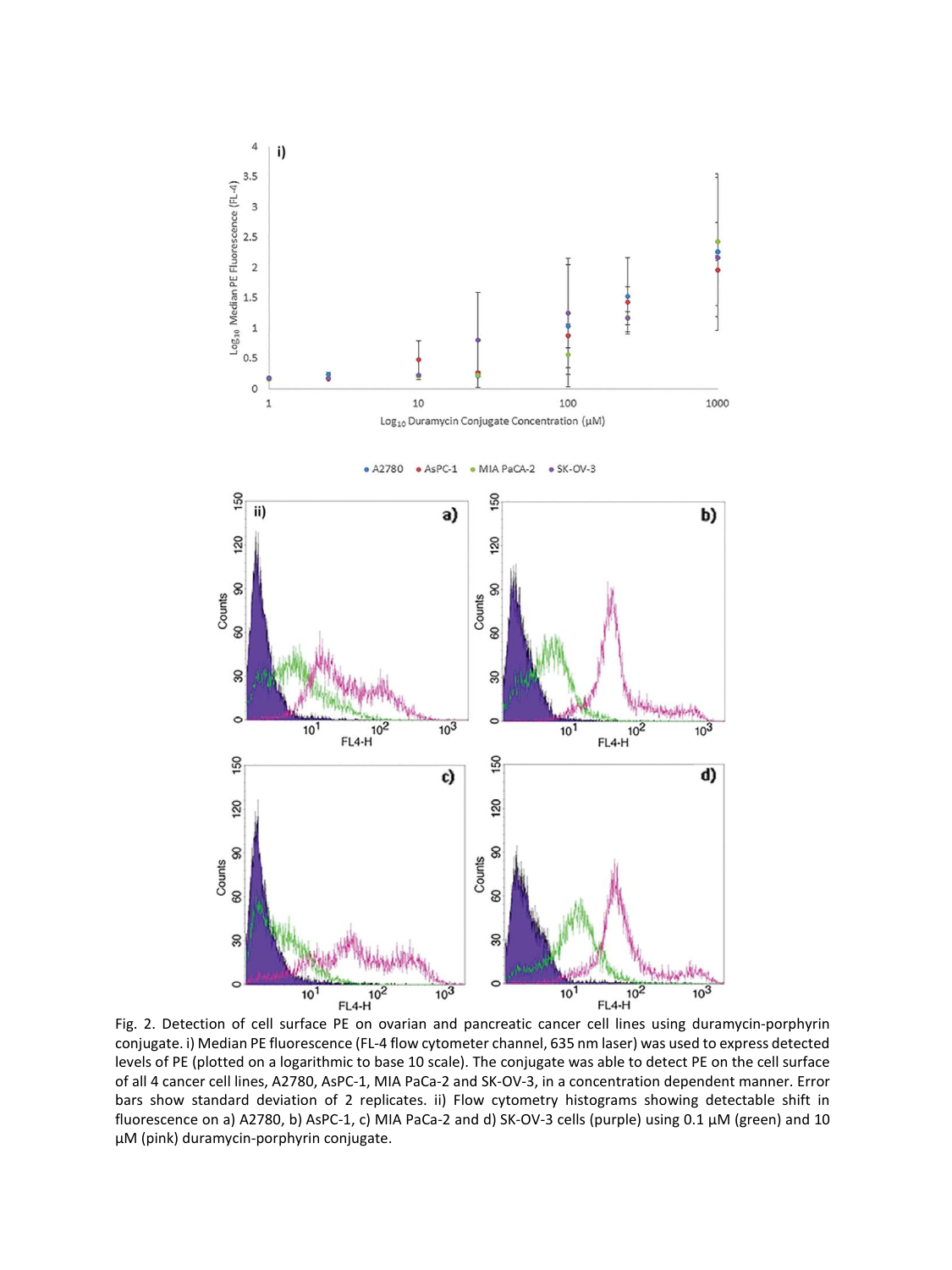#### 3.2. Competitive Binding for Phosphatidylethanolamine

To investigate whether the binding ability of the duramycin-porphyrin conjugate to PE was affected by the conjugation procedure a competition assay was performed using flow cytometry. The unconjugated duramycin was unable to compete for cell surface PE on the cancer cell lines which had been pre-incubated with duramycin-porphyrin conjugate (Fig. 3). The median PE fluorescence (FL-4 channel) of A2780 and MIA PaCa-2 was determined, using the pre-bound conjugate, as  $10.9 \pm 0.75$  $(n = 2)$  and 16.7  $\pm$  5.9 (n = 2), respectively. Duramycin was incubated with the cancer cell lines for 0, 2, 5, 15 and 30 min to allow time to potentially displace the conjugate and competitively bind to PE. The median PE fluorescence of MIA PaCa-2 remained con-stant, within standard deviation, at each interval across the 30 minute time course. The median PE fluorescence of the A2780 however increased over time to the maximum of  $12.8 \pm 0.16$  (n = 2) at 30 min. The unaffected binding affinity of the conjugate for PE after ligation to porphyrin provides evidence that the conjugation method used in this study does not disrupt PE binding. Alternatively, the assay was per-formed with the unconjugated duramycin pre-bound and the conjugate as the competing species, similarly over a 30 min time course. The median PE fluorescence (FL-1 channel) detected remained constant at 8.3 ± 1.8  $(n = 2)$  for A2780 and  $11.7 \pm 1.4$   $(n = 2)$  for MIA PaCa-2 over the 30 min. However it cannot be certain that the FL-1 signal originated from the unconjugated duramycin (labelled with a tertiary FITC antibody detected at 488 nm) as the duramycin-porphyrin conjugate signal is also detectable on this channel.





Fig. 3. Competitive binding for PE between pre-bound duramycin-porphyrin conjugate and unconjugated duramycin. The unconjugated duramycin was unable to compete against the conjugate for cell surface PE on the cancer cell lines A2780 and MIA PaCa-2. The median PE fluorescence of MIA PaCa-2 remained constant, within standard deviation, at each interval across the 30 minute time course. However the median PE fluorescence of A2780 increased slightly over time. Error bars show standard deviation of 2 replicates.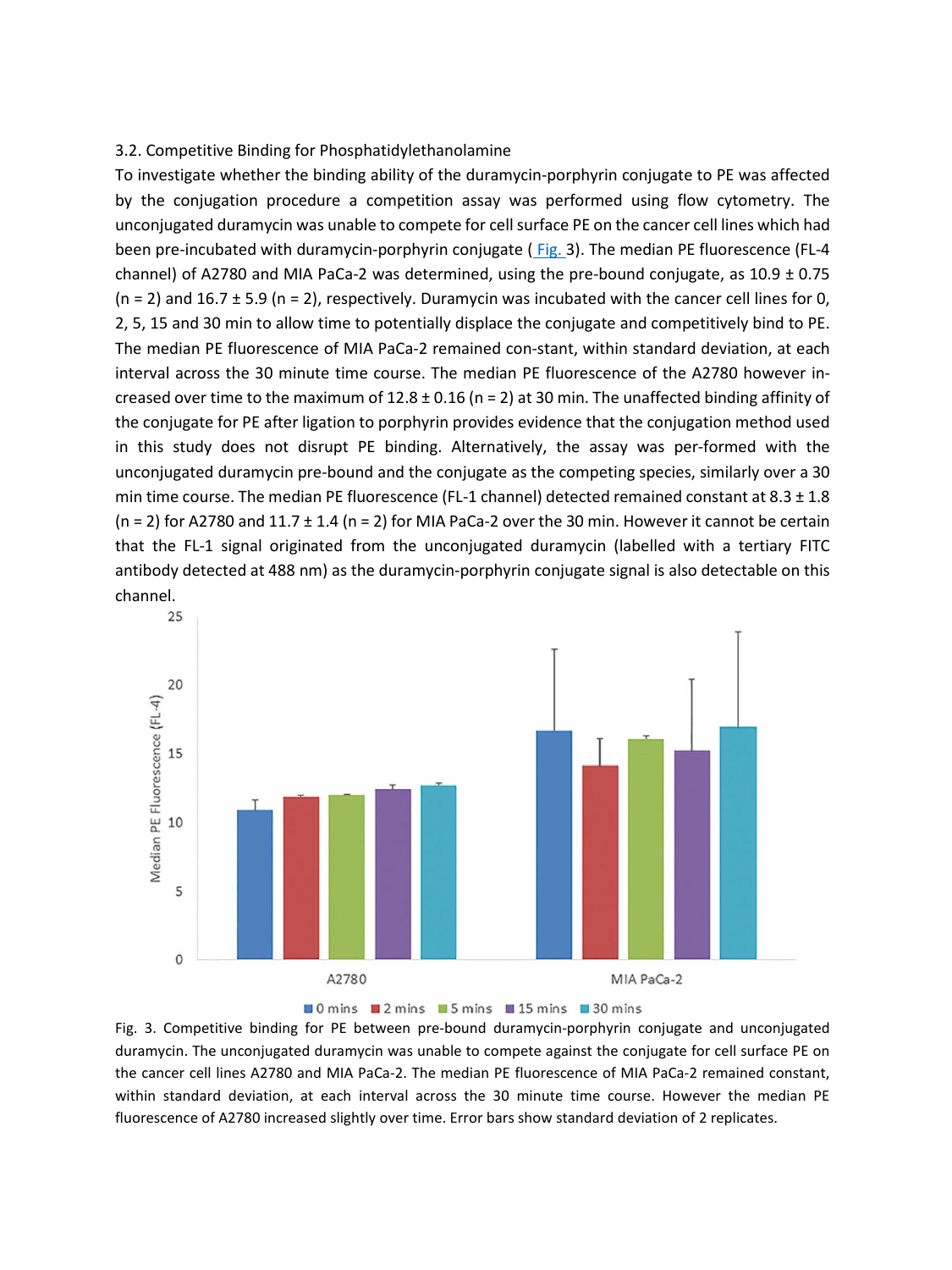## 3.3. Effect on Cell Size and Morphology

We have previously reported the effect that unconjugated duramycin has on the morphology of A2780, AsPC-1, MIA PaCa-2 and SK-OV-3 with relation to an increase in cell size (FSC) and internal cell complexity/granularity (SSC) [16]. FSC and SSC data collected via flow cytometry was analysed after the same 4 cancer cell lines were treated with the duramycin-porphyrin conjugate at concentrations between 1 μM and 1 mM ( Fig. 4). A2780 and SK-OV-3 increased in SSC when treated with 1 mM conjugate and AsPC-1 and MIA PaCa-2 increased in SSC when treated with N250 μM (n = 2). A2780 and MIA PaCa-2 showed a slight increase in FSC when treated with 1 mM duramycin-porphyrin conjugate (n = 2).





● A2780 ● AsPC-1 ● MIA PaCA-2 ● SK-OV-3

Fig. 4. The effect of duramycin-porphyrin conjugate on the forward scatter and side scatter properties of ovarian and pancreatic cancer cell lines. The effect on FSC of a) unconjugated duramycin and b) duramycinporphyrin conjugate and the effect on SSC of c) unconjugated duramycin and d) duramycin-porphyrin conjugate. Unconjugated duramycin has the ability to increase FSC (cell size) of AsPC-1 and SK-OV-3 cells at N50 μM and increase SSC (cell granularity) of A2780, AsPC-1, MIA PaCa-2 and SK-OV-3 at N200 μM. Duramycin-porphyrin conjugate slightly increased FSC of A2780 and MIA PaCa-2 at 1 mM. SSC was increased in A2780 and SK-OV-3 when treated with 1 mM conjugate and AsPC-1 and MIA PaCa-2 when treated with N250 μM conjugate. Error bars show standard deviation of 2 replicates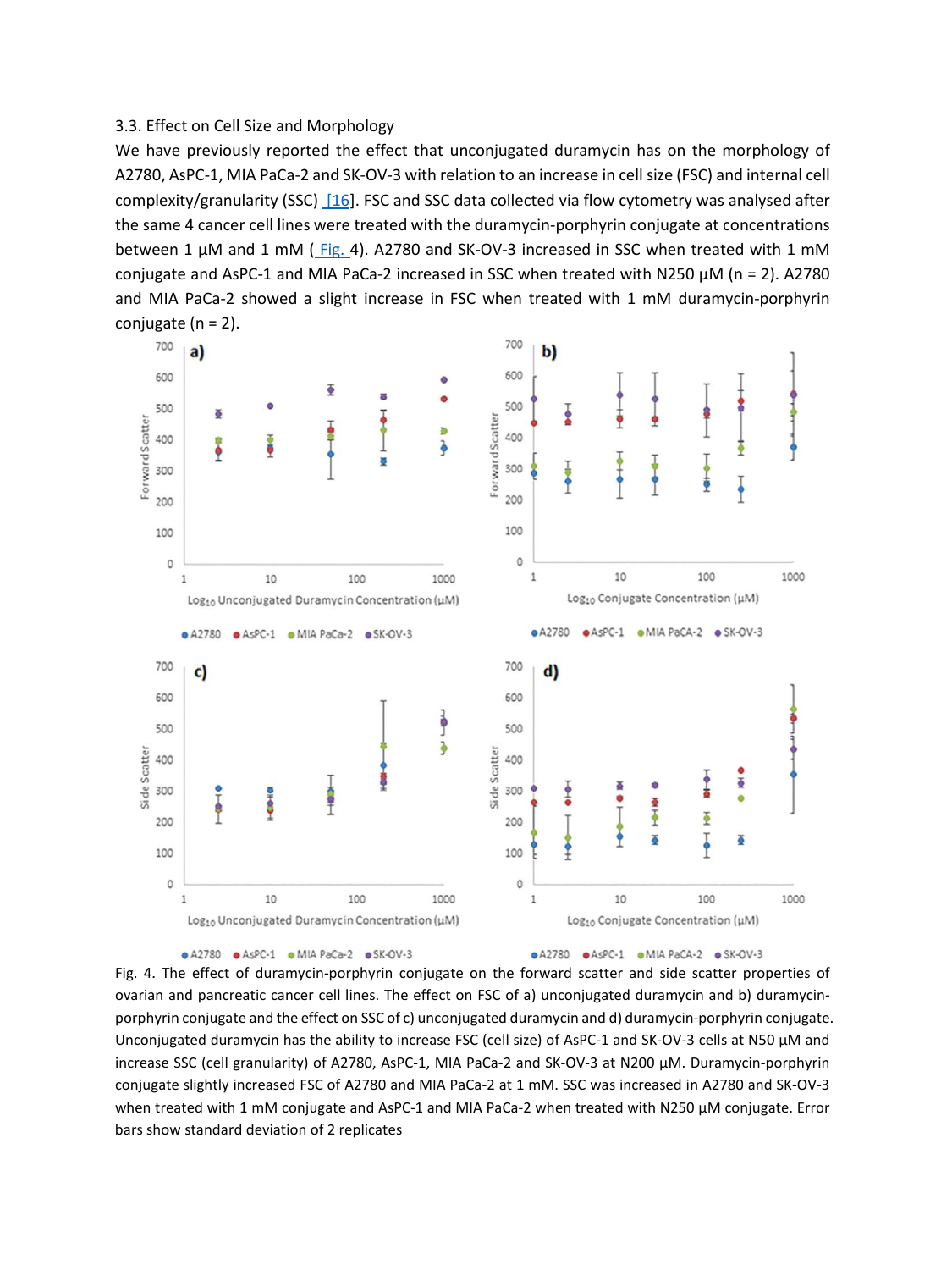#### 3.4. Photodynamic Cytotoxicity Assays

The duramycin-porphyrin conjugate was used in the photodynamic treatment of the cancer cell lines A2780, AsPC-1, MIA PaCa-2 and SK-OV-3. Each concentration of either "capped" control porphyrin, unconjugated duramycin or duramycin-porphyrin conjugate was repeated 4 times as biological replicates and each assay performed 3 times as tech-nical replicates. The irradiated duramycinporphyrin conjugate was able to reduce the cell survival of the A2780 cancer cells at concentrations ≥5 μM ( Fig. 5a). A significant difference (p = 0.029) in reduction in cell survival between the irradiated and non-irradiated conjugate treated cells occurred at 5  $\mu$ M where cell survival was 17.7 ± 26.9% and  $65.9 \pm 2.4$ %, respectively. The conjugate at the highest concentration of 10  $\mu$ M was able to reduce cell survival to 3.2  $\pm$  3.7%. The unconjugated duramycin caused a slight reduction in cell survival at concentrations N5 μM. The non-irradiated "capped" control porphyrin (porphyrin with no duramycin) showed no cytotoxicity. The irradiated "capped" control porphyrin however showed similar levels of cytotoxic-ity as the irradiated conjugate treated cells at concentrations N5 μM. MIA PaCa-2 cells showed similar sensitivity to photodynamic light treatment as A2780. For conjugate treated MIA PaCa-2 cells the differ-ence in reduction of cell survival between the irradiated and non-irradi-ated conditions also occurred at 5  $\mu$ M (Fig. 5b) though this was not significantly different (p = 0.32). At 10 μM cell survival was reduced to 36.3 ± 13.4%. At a concentration of 10 μM the cell survival for the irradiated and non-irradiated unconjugated duramycin was  $40.3 \pm 16.3\%$  and  $43.5 \pm 14\%$ , respectively. The non-irradiated conjugate and "capped" control porphyrin showed no cytotoxicity. The irradiated "capped" control porphyrin reduced cell survival slightly at the highest concentration of 10  $\mu$ M. The cancer cell lines AsPC-1 ( Fig. 5c) and SK-OV-3 ( Fig. 5d) were more sensitive to photodynamic light treatment than A2780 and MIA PaCa-2. The significant reduction in cell survival between the irradiated and non-irradiated conjugate occurred at 2.5  $\mu$ M (p = 0.018) for AsPC-1. The cell survival of non-irradiated AsPC-1 cells treated with 2.5 μM conjugate was 86.4 ± 4.9% compared to irradiated cells at 6.3  $\pm$  2.4%. For SK-OV-3 cells the significant reduction in cell survival occurred at 0.5  $\mu$ M (p = 0.039) and was 95.5  $\pm$  3.9% and 86.9  $\pm$  3.8% for the non-irradiated and irradiated conditions, respectively. This reduction in cell survival became more pronounced at 2.5 μM where cell survival for non-irradiated conjugate treated cells was  $91.2 \pm 7.7\%$  and only  $11.7 \pm 4.4\%$  for irradiated cells. At the highest concentration of 10 μM duramycin-porphyrin conjugate reduced cell survival to 1.83 ± 1% in AsPC-1 and 2.76 ± 2.2% in SK-OV-3. The non-ir-radiated conjugate showed dark toxicity at concentrations N5 μM and he irradiated "capped" control porphyrin control slightly reduced cell survival at 10 μM for both cancer cell lines. Unconjugated duramycin showed a cytotoxic effect in a concentration dependent manner for both AsPC-1 and SK-OV-3. For example at 10 μM the irradiated unconjugated duramycin reduced cell survival to  $48.7 \pm 20.2\%$  in AsPC-1 and  $60.6 \pm 7.2\%$  in SK-OV-3. Indeed unconjugated duramycin reduced cell survival in a concentration dependent manner in all 4 cell lines. However this is to be expected due to the cytotoxic abilities of unconjugated duramycin at these concentrations as seen previously [16]. Yet, a significantly enhanced cytotoxic effect of the irradiated duramycin-porphyrin conjugate over unconjugated duramycin occurred at concentrations N1.25 μM for A2780 (p = 0.045) and AsPC-1 (p = 0.03) and at all concentrations (0.5–10 μM) for SK- $O$ V-3 ( $p = 0.046$ ). Reduction in cell survival of MIA PaCa-2 cells when treated with irradiation plus conjugate was not significantly different to the un-conjugated duramycin treated cells ( $p = 0.91$ ).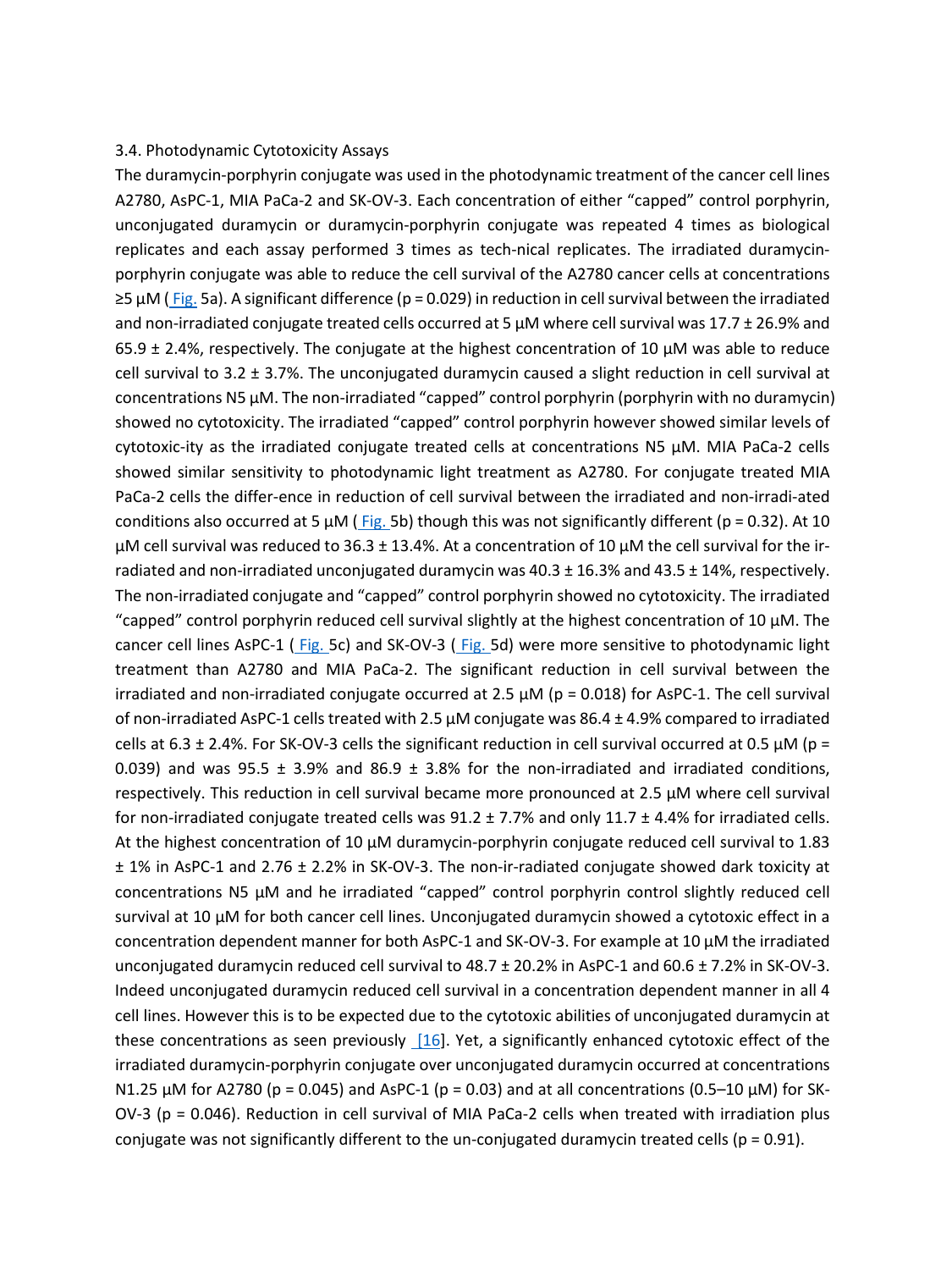

Fig. 5. PDT Treatment of ovarian and pancreatic cancer cell lines. The irradiated duramycin-porphyrin conjugate at concentrations ≥0.5 μM significantly reduced cell survival of AsPC-1, A2780 and SK-OV-3 cells when compared to the non-irradiated conjugate. a) The unconjugated duramycin caused a slight reduction in cell survival of A2780 cells at concentrations N5 μM. The irradiated capped porphyrin treated cells showed similar levels of cytotoxicity as the irradiated conjugate treated cells at concentrations N5  $\mu$ M. b) The irradiated capped porphyrin reduced cell survival of MIA PaCa-2 cells slightly at the highest concentration of 10 μM. Reduction in cell survival in conjugate treated cells was not significantly different to unconjugated duramycin treated cells and there was no significant difference between irradiated and non-irradiated conjugate conditions. c) and d) Both AsPC-1 and SK-OV-3 showed dark toxicity at concentrations with nonirradiated conjugate N5 μM. The irradiated capped porphyrin control slightly reduced cell survival at 10 μM. Unconjugated duramycin showed cytotoxic effect in a concentration dependent manner. Error bars show standard deviation of 3 independent experiments with 4 repetitions each.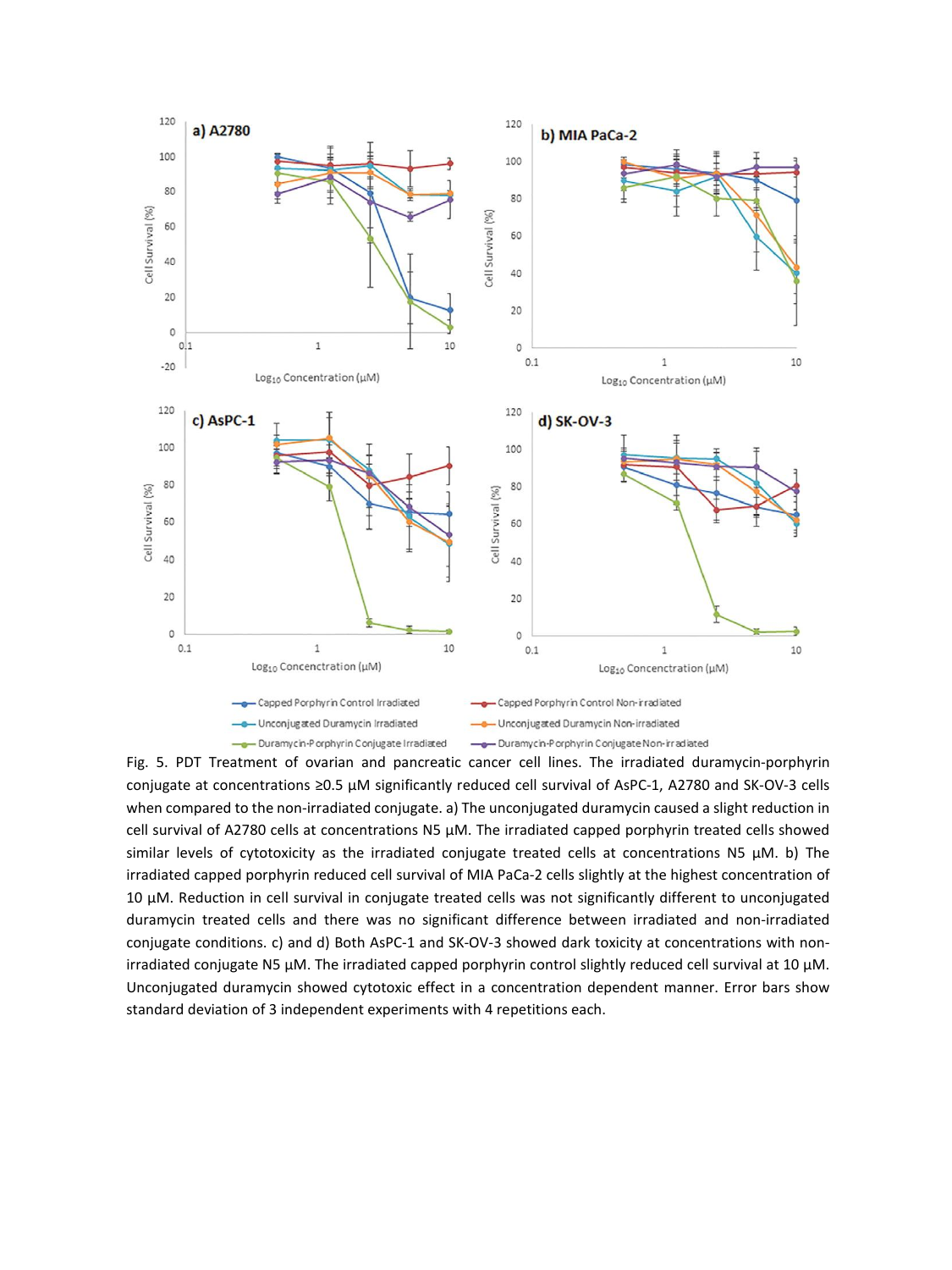## 4. Discussion

Conjugation of tetrapyrroles to peptides can be chemically challenging due to the requirement of bringing the two moieties together regioselectively whilst maintaining their separate functionalities [33].

In this study conjugation occurred by the formation of a covalent amide bond between an Nhydroxysuccinimide (NHS) ester of the porphyrin and the ε-amino group on the lysine residue at duramycin's N-terminal. The reaction conditions were chosen in order to target the desired lysine residue. NHS esters are highly amine-reactive and form stable amide bonds primarily with lysine's  $\varepsilon$ -amino group and the  $\alpha$ -amino group of the N-terminal residue under physiological or slightly alkaline pH (pH 7.2–9) [51]. As the NHS ester was non-sulphonated, causing it to be water insoluble, the reaction was performed in the water miscible organic solvent DMSO. To produce a pH of pH 9, provide a base in the non-aqueous DMSO solution and catalyse the reaction be-tween NHS and lysine trimethylamine (TEA) was added [50]. In addition to the reaction conditions used the structure of duramycin means it is reasonable to presume the desired location for conjugation was achieved. The only exposed reactive functionality on duramycin is the ε-amino group of the N-terminal lysine residue as the αamino group of the lysine and the amino terminus itself is folded inside the peptide's structure. The conjugation of the porphyrin to duramycin at this chosen location should minimise interference with the PE binding site [3]. A number of biological molecules conjugated to porphyrin through lysine residues have been shown to retain their antimicrobial function [50,52, 53]. The scFv antibody fragment LAG-3 when conjugated through its ly-sine residues to a porphyrin PS was shown to bind to the colorectal cancer cell line Caco-2 and effectively induce cell death following 15 J/cm<sup>2</sup> light treatment  $[26]$ .

In this study the duramycin-porphyrin conjugate was used to detect cell surface PE expression on the 4 cancer cell lines A2780, AsPC-1, MIA PaCa-2 and SK-OV-3 via flow cytometry. In this way the conjugate was tested to see whether the duramycin component's ability to bind the ethanolamine head group of PE had been altered during conjugation. It was also assessed herein whether the porphyrin had retained its fluorescent properties. The conjugate detected PE expression on all 4 cell

lines and was detected in a concentration dependent manner thus verifying the conjugates ability to bind its target and maintain detectable fluorescence. Though it was not shown directly in this study that there was an upregulation of PE on the cancer cell lines compared to their nor-mal counterparts, we have previously shown that PE expression occurs on a broad range of cancer cell lines  $[16]$ . Also it has been recently shown that PE was present in much higher abundance in xenografts formed from a number of different tumour types (lung, colon, pancreatic and glioblastoma) than in their normal tissue counterparts [54]. It is well established that duramycin binds to PE when exposed on the sur-face of cells and on the luminal surface of the endothelium [1,15,47, 49,55]. Duramycin was used in conjunction with bavituximab to image the co-localisation of exposed PE and phosphatidylserine on irradiated endothelial cells [56]. The cells were stained 24 hour post irradiation and coincidental exposure of the two phospholipids was observed on the surface of the cells. Duramycin staining occurred only where PE was exposed on the surface of the cell, even when the exposure area moved due to cell movement across the dish, and this staining was maintained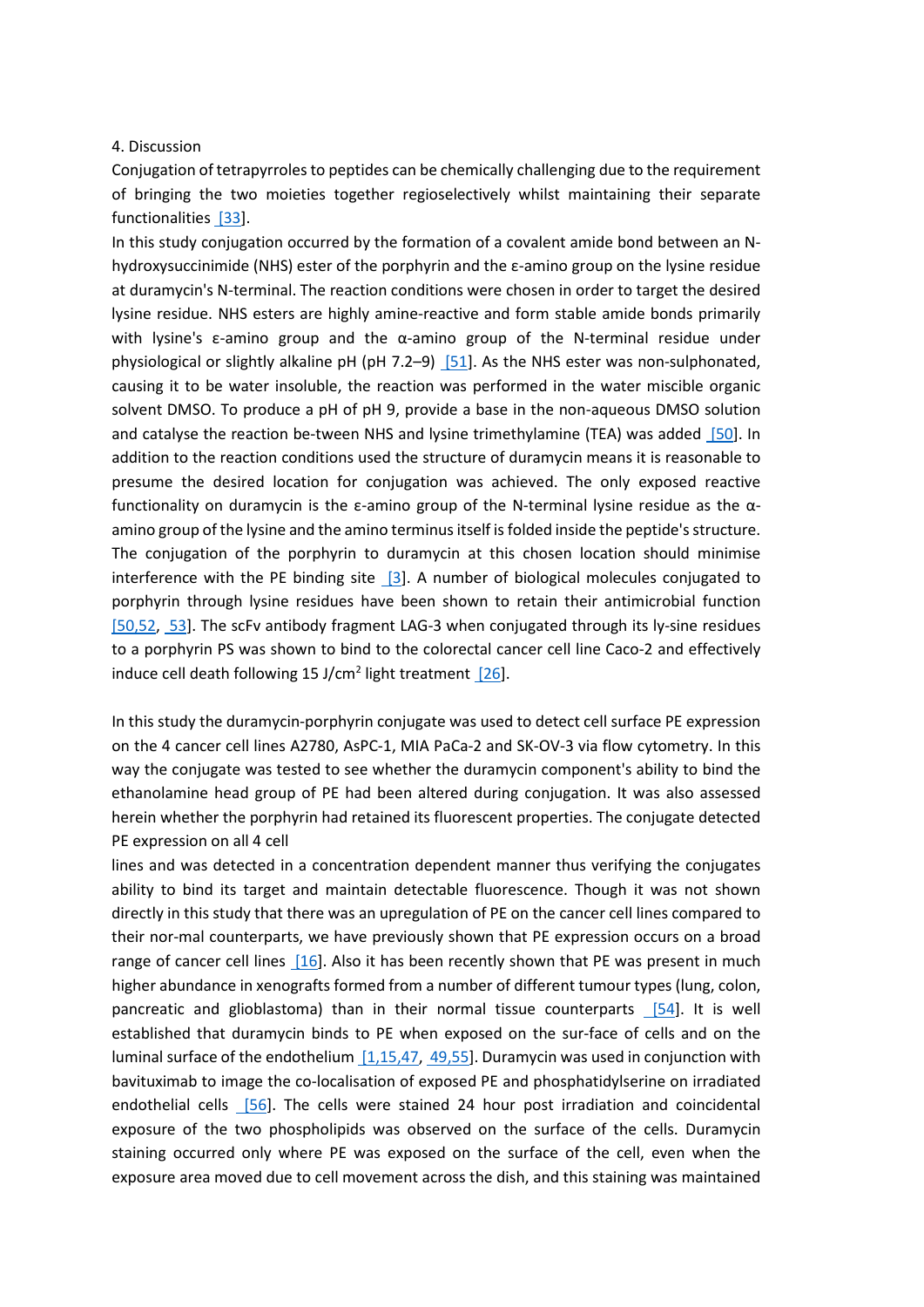on the surface over the 8 hour imaging period. Therefore we theorise that the binding of duramycin and thus the duramycin-porphyrin conjugate occurs only at the cell surface where PE is exposed and is likely not internalised. To further investigate whether the conjugate's PE binding ability was affected by the conjugation procedure a competition assay was performed via flow cytometry. Unconjugated duramycin did not have the ability to outcompete the conjugate for binding of cell surface PE. The median PE fluorescence detected remained constant for MIA PaCa-2 cells over the 30 minute time course and was seen to slightly increase for A2780.

We have previously reported that unconjugated duramycin has an effect on the FSC and SSC properties of cancer cell lines [16]. Duramycin has the ability to increase cell size (FSC) of AsPC-1 and SK-OV-3 cells at N50 μM and increase cell granularity (SSC) of A2780, AsPC-1, MIA PaCa-2 and SK-OV-3 at N200 μM. Necrotic cell death is associated with swelling of the cell followed by rapid release of intracellular content and an increase in granularity which have been linked to an increase in FSC and SSC, respectively [57]. An increase in SSC was seen to correlate with increased granularity in prostate cancer cells (LNCaP and PC3) [58]. Cells with an increased SSC in the renal proximal tubular epithelial cell line LLC-PK1 were identified as apoptotic by flow cytometry and those with an increased FSC as necrotic [59]. Heightened SSC was also seen in early apoptotic cells where condensation of the cell nucleus and cytoplasm during cell shrinkage lead to enhanced light refraction [60]. However it is important to state that morphological and cell size changes measured via light scatter should be considered as supportive rather than as definitive evidence of cell death. We have previously shown via confocal imaging that duramycin treated AsPC-1 cells lose cell membrane staining accompanied with an uptake of propidium iodide suggesting a loss in membrane integrity or cell death. An increase in cell size was also observed, which is indicative of cell swelling prior to cell death [16]. The duramycin-porphyrin conjugate also effected the FSC/SSC properties of the ovarian and pancreatic cancer cell lines. FSC was increased in A2780 and MIA PaCa-2 when treated with 1 mM conjugate and SSC increased in all 4 cell lines though AsPC-1 and MIA PaCa-2 at N250 μM and A2780 and SK-OV-3 at 1 mM. The similar effects on FSC and SSC produced by duramycin and duramycin-porphyrin conjugate could provide additional evidence of duramycin's maintained functionality when conjugated to porphyrin. The higher concentration of conjugate required to exert this effect on the cell lines compared to duramycin alone is beneficial to PDT where minimal non-specific dam-age is a desired characteristic of any PS [36].

A number of studies in the literature have investigated the effect of PDT on ovarian and pancreatic cancer in a variety of models including cell lines  $[61]$ , 3D cell culture  $[62-64]$ , transplanted mice [65,66] and Phase I/II human trials [67,68]. A benzoporphyrin derivative  $(BPD)$  at 0.25  $\mu$ M was able to reduce cell viability and volume in the human ovarian carcinoma cell line OVCAR5 and penetrate well through OVCAR5 3D cell culture [62,63]. In another study in which OVCAR5 cells were grown in a culture film a fibre optic delivery system was used where the PS (pheophorbide) and oxygen gas was delivered separately [64]. Good diffusion of the PS to cells beyond the reach of the probe tip was observed. Balb/C mice transplanted with the ovarian cancer cell line OVCAR3 where treated with an immunoconjugated PS and irradiated with in vivo results showing targeted treatment and minimal damage to the surrounding vasculature [65]. A pancreatic cell line panel showed the cancer cell line AsPC-1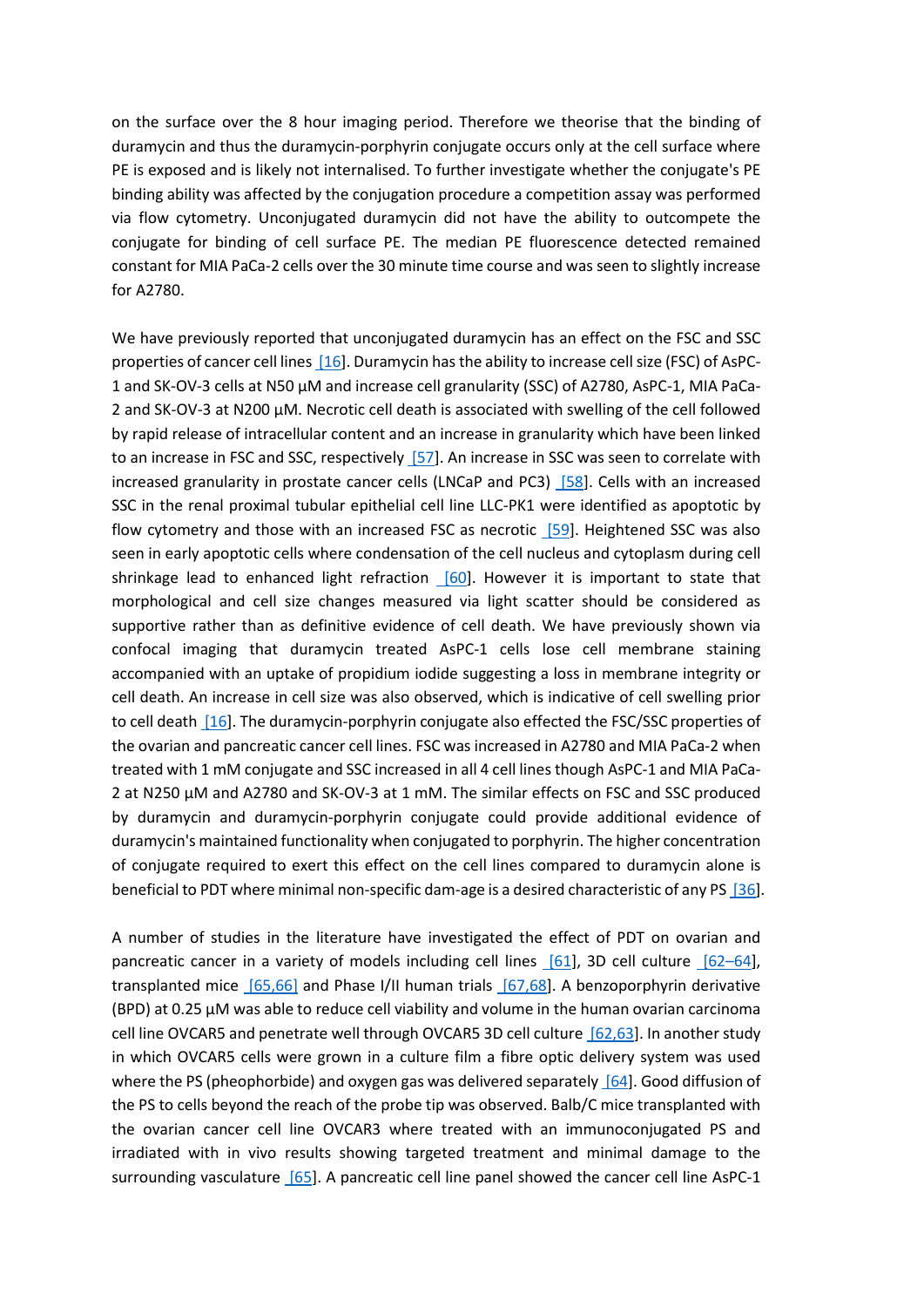was particularly sensitive to PDT. Treatment of this cell line with verteporfin at 250 nM with a light dose of 10 J/cm<sup>2</sup> was effective enough to induce complete cell death  $[61]$ . Verteporfin has been used successfully in a Phase I/II trial against advanced pancreatic cancer where it accumulated quickly in the target tissue, induced necrotic cell death and had a fast clearance via excretion in bile [68].

In this study we used 2 ovarian and 2 pancreatic cancer cell lines to evaluate the cytotoxic extent of our newly developed PS, duramycin-porphyrin conjugate, taking advantage of duramycin's specificity for cell surface expressed PE. The duramycin-porphyrin conjugate was able to reduce cell survival of all 4 cancer cell lines after irradiation with a light dose of 7.5 J/cm<sup>2</sup> red light. The difference in cell survival be-tween the non-irradiated and irradiated cells treated with the conjugate occurred at 0.05 μM for SK-OV-3, 2.5 μM for AsPC-1 and 5 μM for A2780 and MIA PaCa-2 (though not statistically significant for MIA PaCa-2). Treatment with 10 μM conjugate was effective enough to reduce cell survival to b6% in A2780, AsPC-1 and SK-OV-3. MIA PaCa-2 exhibited less sensitivity to the PDT light treatment as cell survival was only ever reduced to 36.3% at the highest concentration. Reduction in cell survival of MIA PaCa-2 in conjugate treated cells was not significantly different to unconjugated duramycin treated cells. The greater resistance to irradiation and the lack of increased cytotoxic effect of the conjugate over duramycin alone may suggest that MIA PaCa-2 cancer cells may not be a candidate for PDT using this PS. Out of the 2 pancreatic cancer cell lines used in this study MIA PaCa-2 is the less aggressive form. Samkoe et al. [66] discovered that aggressive, fast growing pancreatic cancer (AsPC-1) responded better to verteporfin PDT than the less aggressive cell line (PANC-1) in transplanted mice. In their vascular occlusion experiments 40 J/cm light dose was enough to induce com-plete necrosis in the tumours of AsPC-1 transplanted mice but not in PANC-1. They concluded that this difference in reaction to light treament between cell lines could depend on tumour aggressiveness and other inherent biophysical properties. It has been observed in human trials that these differences in response to light treatment are of clinical importance where light dose can raise different reactions even in patients with the same type of malignancy [28,67].

The "capped" porphyrin control when irradiated reduced cell survival slightly in AsPC-1, SK-OV-3 and MIA PaCa-2 at 10  $\mu$ M. In a recent study [40] this "capped" control porphyrin was used in PDT experiments against benign and malignant prostate cells to assess its cytotoxic potential. "Capped" porphyrin N8.75 μM was seen to induce necrosis and prevent colony forming in irradiated prostate cells. In the A2780 cancer cell line the capped porphyrin control produced similar levels of cytotoxicity as to that produced by the irradiated conjugate. An increased uptake and localisation of the "capped" porphyrin could potentially explain this increased sensitivity. However DNA damage in the prostate cells (suggesting localisation occurred in the nucleus) was induced after 1 hour incubation with the porphyrin [40]. This movement into the cell and localisation of the "capped" control porphyrin is unlike-ly to have occurred in the A2780 cells in the relatively short incubation of 5 min used in this study.

The differences in sensitivities to irradiation between cancer cell lines could potentially be explained by the cytoprotective mechanisms that cancer cells can employ to escape PDT induced cell death. Antioxidant molecules and detoxifying enzymes such as superoxide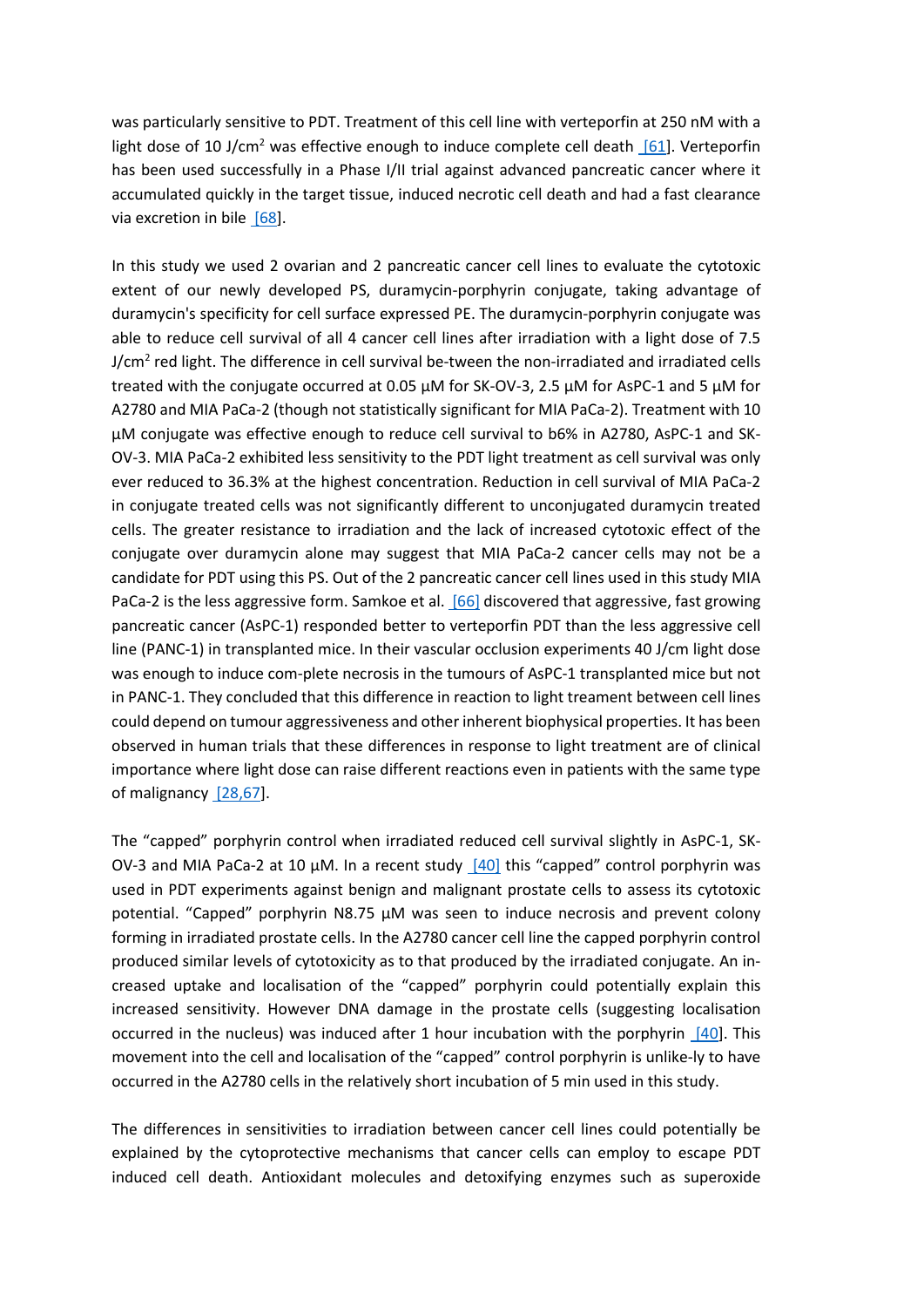dismutase (SOD) present in cancer cells have been implicated in the protection against PDT effects [25]. Other cytoprotective mechanisms have been demonstrated to be induced by PDT itself including the i) initiation of stress-related transcription factors e.g. hypoxia inducible factor (HIF) and nuclear factor erythroid 2-related factor 2 (NRF2), ii) increased heat shock protein (HSP) levels e.g. elevated HSP60 and HSP70 have been seen to be inversely correlated with PDT sensitivity and iii) inhibition of NF- $k$ B which can activate anti-apoptotic genes [25]. The literature reports at least some of these protective mechanisms are active in the ovarian and pancreatic cancer cell lines used in this study. An upregulation of HIF-1- $\alpha$ , an important factor in tumour metastasis and progression, was seen to accompany the hypoxic state of A2780 tumours and has also been observed in hypoxia induced MIA PaCa-2 cells and following oxidative stress-induced ROS production in SK-OV-3 cells [71]. SK-OV-3 cells also have an upregulation of the antioxidant gene SOD2 [72] which could protect against harmful PDT effects. This ovarian cancer cell line has also been shown to have enhanced NF-KB activity, when stimulated by ROS, which lead to the activation of anti-apoptotic genes [73]. NRF2 is the principal transcription factor of many antioxidant and detoxification genes and is overexpressed in A2780 [74], SK-OV-3 [75] and AsPC-1 cells [76,77] and can be induced in the presence of ROS especially in pancreatic cancer [77]. HSPs can bind oxidatively damaged proteins and play a role in pro-survival path-ways [25]. HSP70 is overexpressed in MIA PaCa-2 cells [78] and is found in much higher quantities in tissue from patients with ovarian cancer than in normal ovarian tissue [79]. The effectiveness of PDT relies on an available and sustained oxygen supply to tissue, which may be reduced in hypoxic conditions [80]. A2780 xenografts in a murine model of ovarian cancer were found to be extremely hypoxic  $(2.0 \pm 0.7)$ mmHg) when compared to RIF-1 xenografts  $(7.8 \pm 1.4 \text{ mmHg})$ ; a typical hypoxic tumour model [69].

An important property of any good PS is a high intersystem crossing (ISC) yield i.e. a high possibility of conversion from the excited singlet state to the longer lived excited triplet state, from which energy transfer to ground state (triplet) oxygen occurs [28]. Tetrapyrroles, such as the porphyrin moiety used in this study, are very efficient at undergoing ISC  $[81]$ . The benefit of conjugating tetrapyrroles with peptides is that their small size allows for good tissue penetration and usually renders them non-immunogenic [33]. An advantage of the type of porphyrin used in this study is that the conjugation procedure does not produce reactive intermediates or by-products [26,46]. This porphyrin has previously been shown to exhibit antibacterial properties, be an efficient cytotoxic after 5 minute irradiation and be stable against photodegradation [50]. The duramycin-porphyrin conjugate reported here is an effective PS for the targeted PDT treatment of cancer cells. With a relatively low (in vitro) cytotoxic concentration of ≥0.5 μM (de-pendent on cell line) the conjugate offers benefits over unconjugated duramycin induced cell death. At these low concentrations duramycin does not cause necrosis but can reliably bind cell surface expressed PE

Unconjugated duramycin has been shown to bind PE expressed on the tumour vasculature [1]. Through the possibility of targeted irradiance the duramycin-porphyrin conjugate could allow for specific death of the tumour and therefore reduce the risk of collateral damage to surrounding normal tissue. Photodynamic effect usually occurs very close to the localisation of the PS [25] and when the PS's binding site is the plasma membrane necrotic cell death can very rapidly follow irradiation [82]. As the duramycin-porphyrin conjugate binds to cancer cell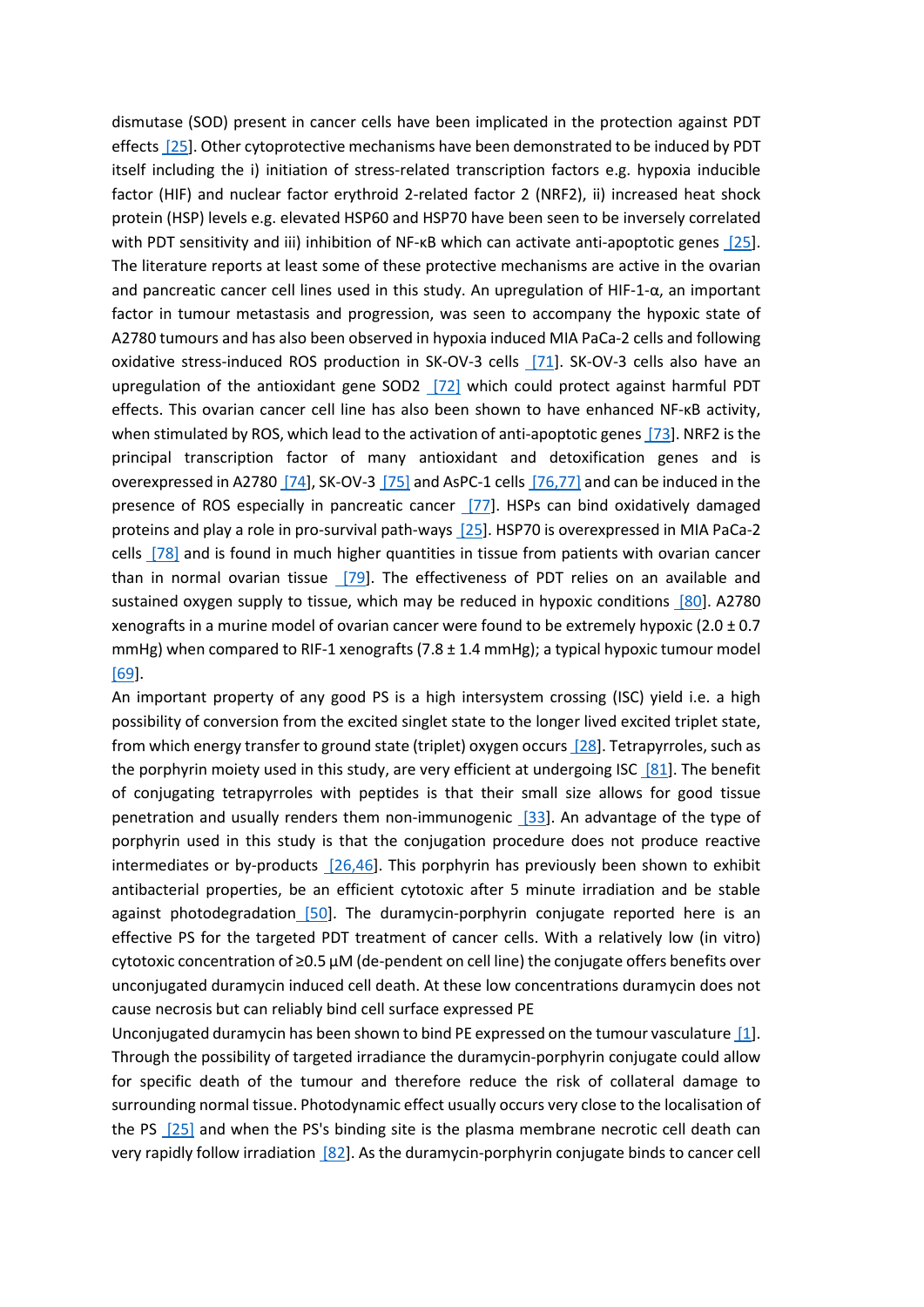membranes it is possible that cell death occurs via rapid necrosis which may reduce the risk of PDT-induced cytoprotective mechanisms.

PDT is evidently an effective anti-cancer therapy though only a limited number of PS have been approved by the FDA and EU for use in the clinical setting [28,37]. For PDT to be better utilised as a treatment strategy the development of PS that possess selectivity for binding sites overexpressed or enhanced on a wide range of cancer types is needed. In this proof of concept study we have shown that the PS duramycin-porphyrin conjugate retained good binding affinity for its target and, following irradiation, reduced cell survival of pancreatic and ovarian cancer cell lines in a concentration dependent manner. As we have previously shown, duramycin has the ability to bind to cell surface expressed PE on a range of cancer cell lines [16], and so we hypothesise that this PS could potentially be used against a number of different cancer types. Further work with duramycin-porphyrin conjugate in the in vivo environment could potentially confirm this conjugate as a promising new PS in the PDT treatment of cancer.

Conflict(s) of Interest

The authors declare that they have no conflicts of interest with the contents of this article

Supplementary data to this article can be found at <http://dx.doi.org/10.1016/j.jphotobiol.2016.09.001>

## References

[1] J.H. Stafford, P.E. Thorpe, Increased exposure of phosphatidylethanolamine on the surface of tumor vascular endothelium, Neoplasia 13 (4) (2011) 299-IN2.

[2] N. Zimmermann, S. Freund, A. Fredenhagen, G. Jung, Solution structures of the lantibiotics duramycin B and C, Eur. J. Biochem. 216 (2) (1993) 419–428.

[3] M. Zhao, Lantibiotics as probes for phosphatidylethanolamine, Amino Acids 41 (5) (2011) 1071–1079.

[4] Y. Aoki, T. Uenaka, J. Aoki, M. Umeda, K. Inoue, A novel peptide probe for studying the transbilayer movement of phosphatidylethanolamine, J. Biochem. 116 (2) (1994) 291–297.

[5] F. Hayashi, K. Nagashima, Y. Terui, Y. Kawamura, K. Matsumoto, H. Itazaki, The struc- ture of PA48009: the revised structure, J. Antibiot. 43 (11) (1990) 1421–1430.

[6] A. Makino, T. Baba, K. Fujimoto, K. Iwamoto, Y. Yano, N. Terada, S. Ohno, S.B. Sato, A. Ohta, M. Umeda, K. Matsuzaki, T. Kobayashi, Cinnamycin (Ro 09-0198) promotes cell binding and toxicity by inducing transbilayer lipid movement, J. Biol. Chem. 278 (5) (2003) 3204–3209.

[7] B. Fadeel, D. Xue, The ins and outs of phospholipid asymmetry in the plasma mem- brane: roles in health and disease, Crit. Rev. Biochem. Mol. Biol. 44 (5) (2009) 264–277.

[8] G. van Meer, D.R. Voelker, G.W. Feigenson, Membrane lipids: where they are and how they behave, Nat. Rev. Mol. Cell Biol. 9 (2) (2008) 112–124.

[9] D.L. Daleke, Phospholipid flippases, J. Biol. Chem. 282 (2) (2007) 821–825.

[10] S.K. Sahu, S.N. Gummadi, N. Manoj, G.K. Aradhyam, Phospholipid scramblases: an overview, Arch. Biochem. Biophys. 462 (1) (2007) 103–114.

[11] R.F.A. Zwaal, A.J. Schroit, Pathophysiologic implications of membrane phospholipid asymmetry in blood cells, Blood 89 (4) (1997) 1121–1132.

[12] K. Emoto, N. Toyama-Sorimachi, H. Karasuyama, K. Inoue, M. Umeda, Exposure of phosphatidylethanolamine on the surface of apoptotic cells, Exp. Cell Res. 232 (2) (1997) 430–434.

[13] R.F.A. Zwaal, P. Comfurius, E.M. Bevers, Lipid–protein interactions in blood coagula- tion, Biochim. Biophys. Acta Rev. Biomembr. 1376 (3) (1998) 433–453.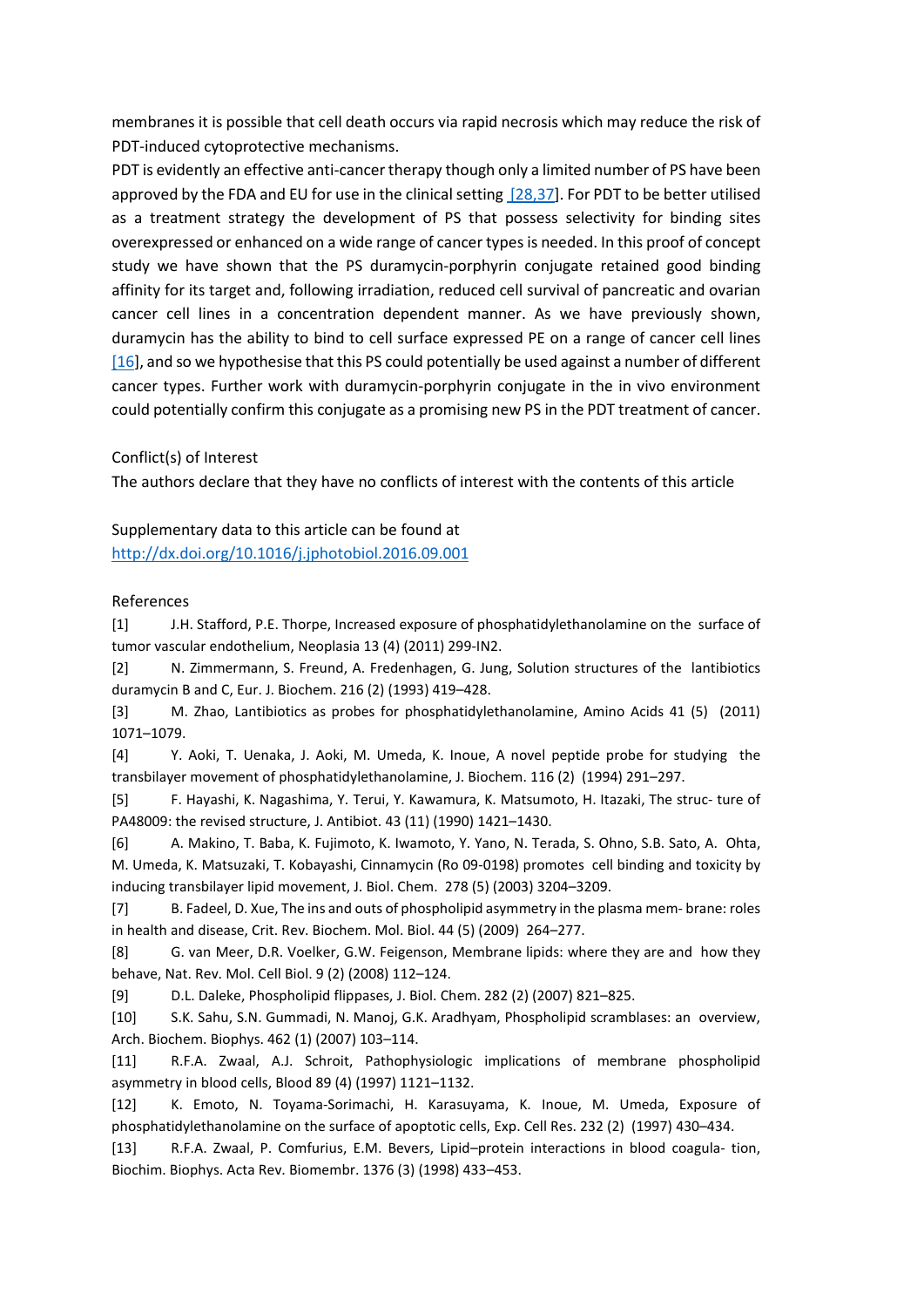[14] L.A. Falls, B. Furie, B.C. Furie, Role of phosphatidylethanolamine in assembly and function of the Factor IXa–Factor VIIIa complex on membrane surfaces†, Biochemis- try 39 (43) (2000) 13216–13222.

[15] K.R. Yates, J. Welsh, N.O. Udegbunam, J. Greenman, A. Maraveyas, L.A. Madden, Duramycin exhibits antiproliferative properties and induces apoptosis in tumour cells, Blood Coagul. Fibrinolysis 23 (5) (2012) 396–401.

[16] L.J. Broughton, C. Crow, A. Maraveyas, L.A. Madden, Duramycin-induced calcium re- lease in cancer cells, Anti-Cancer Drugs 27 (3) (2016) 173–182.

[17] M.C. Larson, J.E. Woodliff, C.A. Hillery, T.J. Kearl, M. Zhao, Phosphatidylethanolamine is externalized at the surface of microparticles, Biochim. Biophys. Acta – (BBA) Mol. Cell Biol. Lipids 1821 (12) (2012) 1501–1507.

[18] Y. Fu, J. Zhou, H. Li, F. Cao, Y. Su, S. Fan, Y. Li, S. Wang, L. Li, G.E. Gilbert, J. Shi, Dau- norubicin induces procoagulant activity of cultured endothelial cells through phosphatidylserine exposure and microparticles release, Thromb. Haemost. 104 (6) (2010) 1235–1241.

[19] J.C. Boles, J.C. Williams, R.M. Hollingsworth, J.G. Wang, S.L. Glover, A.P. Owens 3rd, D.A. Barcel, R.S. Kasthuri, N.S. Key, N. Mackman, Anthracycline treatment of the human monocytic leukemia cell line THP-1 increases phosphatidylserine exposure and tissue factor activity, Thromb. Res. 129 (2) (2012) 197–203.

[20] X. Dong, J. Shi, J. Zhou, X. Chen, Y. Jin, X. Zhang, X. Li, H. Dai, J. Wang, Chemotherapy induces enhanced procoagulant activity through phosphatidylserine exposure in acute lymphoblastic leukemia, Thromb. Res. 132 (5) (2013) 614–620.

[21] N. Maulik, V.E. Kagan, V.A. Tyurin, D.K. Das, Redistribution of phosphatidylethanol- amine and phosphatidylserine precedes reperfusion-induced apoptosis, Am. J. Phys. 274 (1 Pt 2) (1998) H242– H248.

[22] S. Yao, K. Hu, G. Tang, X. Liang, K. Du, D. Nie, S. Jiang, L. Zang, Positron emission to- mography imaging of cell death with [(18)F]FPDuramycin, Apoptosis 19 (5) (2014) 841–850.

[23] F. Elvas, C. Vangestel, K. Pak, P. Vermeulen, B. Gray, S. Stroobants, S. Staelens, L. Wyffels, Early prediction of tumor response to treatment: preclinical validation of 99mTc-duramycin, J. Nucl. Med. 57 (5) (2016) 805–811.

[24] R. Luo, L. Niu, F. Qiu, W. Fang, T. Fu, M. Zhao, Y.J. Zhang, Z.C. Hua, X.F. Li, F. Wang, Monitoring apoptosis of breast cancer xenograft after paclitaxel treatment with 99mTc-labeled duramycin SPECT/CT, Mol. Imaging 15 (2016).

[25] P. Agostinis, K. Berg, K.A. Cengel, T.H. Foster, A.W. Girotti, S.O. Gollnick, S.M. Hahn, M.R. Hamblin, A. Juzeniene, D. Kessel, M. Korbelik, J. Moan, P. Mroz, D. Nowis, J. Piette, B.C. Wilson, J. Golab, Photodynamic therapy of cancer: an update, CA Cancer J Clin. 61 (4) (2011) 250–281.

[26] C. Staneloudi, K.A. Smith, R. Hudson, N. Malatesti, H. Savoie, R.W. Boyle, J. Greenman, Development and characterization of novel photosensitizer: scFv conjugates for use in photodynamic therapy of cancer, Immunology 120 (4) (2007) 512–517.

[27] M. Korbelik, PDT-associated host response and its role in the therapy outcome, La- sers Surg. Med. 38 (5) (2006) 500–508.

[28] T.C. Zhu, J.C. Finlay, The role of photodynamic therapy (PDT) physics, Med. Phys. 35 (7) (2008) 3127.

[29] M.S. Nestor, M.H. Gold, A.N. Kauvar, A.F. Taub, R.G. Geronemus, E.C. Ritvo, M.P. Goldman, D.J. Gilbert, D.F. Richey, T.S. Alster, R.R. Anderson, D.E. Bank, A. Carruthers, J, Carruthers, D.J. Goldberg, C.W. Hanke, N.J. Lowe, D.M. Pariser, D.S. Rigel, P. Robins, J.M. Spencer, B.D. Zelickson, The use of photodynamic therapy in dermatology: results of a consensus conference, J. Drugs Dermatol. 5 (2) (2006) 140–154.

[30] L.R. Braathen, R.M. Szeimies, N. Basset-Seguin, R. Bissonnette, P. Foley, D. Pariser, R. Roelandts, A.M. Wennberg, C.A. Morton, D. International Society for Photodynamic Therapy, Guidelines on the use of photodynamic therapy for nonmelanoma skin cancer: an international consensus.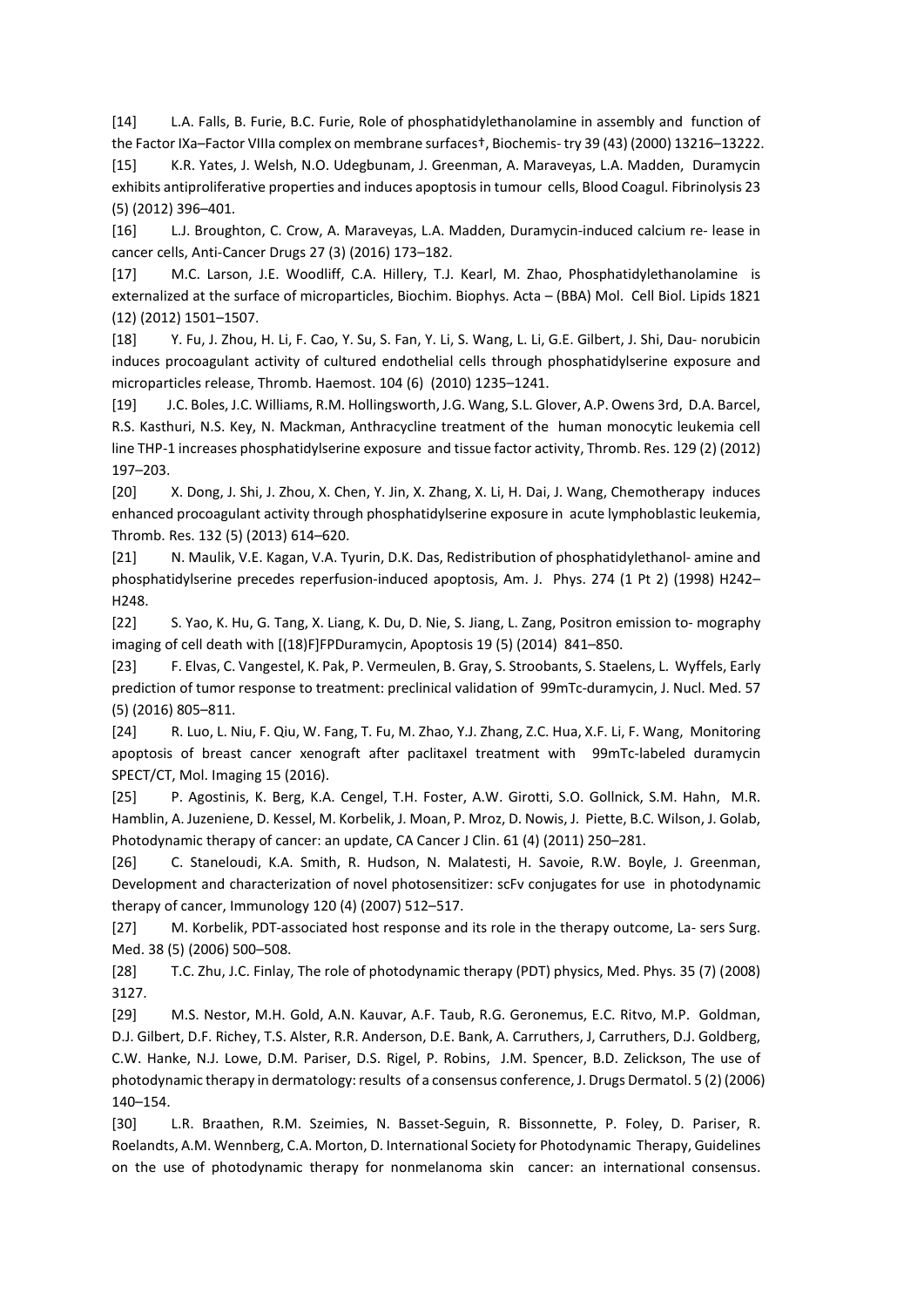International Society for Photodynamic Therapy in Dermatology, 2005, J. Am. Acad. Dermatol. 56 (1) (2007) 125–143.

[31] W. Jerjes, T. Upile, S. Akram, C. Hopper, The surgical palliation of advanced head and neck cancer using photodynamic therapy, Clin. Oncol. (R. Coll. Radiol.) 22 (9) (2010) 785–791.

[32] H.C. Wolfsen, Carpe luz–seize the light: endoprevention of esophageal adenocarci- noma when using photodynamic therapy with porfimer sodium, Gastrointest. Endosc. 62 (4) (2005) 499–503.

[33] F. Giuntini, C.M. Alonso, R.W. Boyle, Synthetic approaches for the conjugation of por- phyrins and related macrocycles to peptides and proteins, Photochem. Photobiol. Sci. 10 (5) (2011) 759–791.

[34] Q. Xie, Synergetic anticancer effect of combined gemcitabine and photodynamic therapy on pancreatic cancer in vivo, World J. Gastroenterol. 15 (6) (2009) 737.

[35] S.R. Lucena, N. Salazar, T. Gracia-Cazana, A. Zamarron, S. Gonzalez, A. Juarranz, Y. Gilaberte, Combined treatments with photodynamic therapy for non-melanoma skin cancer, Int. J. Mol. Sci. 16 (10) (2015) 25912–25933.

[36] D. Nowis, M. Makowski, T. Stoklosa, M. Legat, T. Issat, J. Golab, Direct tumor damage mechanisms of photodynamic therapy, Acta Biochim. Pol. 52 (2) (2005) 339–352.

[37] I. Baldea, R.M. Ion, D.E. Olteanu, I. Nenu, D. Tudor, A.G. Filip, Photodynamic therapy of melanoma using new, synthetic porphyrins and phthalocyanines as photosensitisers - a comparative study, Clujul Med 88 (2) (2015) 175–180.

[38] J.D. Spikes, Porphyrins and related compounds as photodynamic sensitizers, Ann. N. Acad. Sci. 244 (1975) 496–508.

[39] X. Yang, P. Palasuberniam, D. Kraus, B. Chen, Aminolevulinic acid-based tumor de- tection and therapy: molecular mechanisms and strategies for enhancement, Int. J. Mol. Sci. 16 (10) (2015) 25865– 25880.

[40] F.M. Frame, H. Savoie, F. Bryden, F. Giuntini, V.M. Mann, M.S. Simms, R.W. Boyle, N.J. Maitland, Mechanisms of growth inhibition of primary prostate epithelial cells fol- lowing gamma irradiation or photodynamic therapy include senescence, necrosis, and autophagy, but not apoptosis, Can. Med. 5 (1) (2016) 61–73.

[41] M.B. Vrouenraets, G.W. Visser, F.A. Stewart, M. Stigter, H. Oppelaar, P.E. Postmus, G.B. Snow, G.A. van Dongen, Development of meta-tetrahydroxyphenylchlorin- monoclonal antibody conjugates for photoimmunotherapy, Cancer Res. 59 (7) (1999) 1505–1513.

[42] M. Del Governatore, M.R. Hamblin, E.E. Piccinini, G. Ugolini, T. Hasan, Targeted photodestruction of human colon cancer cells using charged 17.1A chlorin e6 immunoconjugates, Br. J. Cancer 82 (1) (2000) 56–64.

[43] M.R. Hamblin, E.L. Newman, Photosensitizer targeting in photodynamic therapy. II. Conjugates of haematoporphyrin with serum lipoproteins, J. Photochem. Photobiol. B. 26 (2) (1994) 147–157.

[44] U. Schmidt-Erfurth, H. Diddens, R. Birngruber, T. Hasan, Photodynamic targeting of human retinoblastoma cells using covalent low-density lipoprotein conjugates, Br. J. Cancer 75 (1) (1997) 54– 61.

[45] D.L. Vega, P. Lodge, J.L. Vivero-Escoto, Redox-responsive porphyrin-based polysilsesquioxane nanoparticles for photodynamic therapy of cancer cells, Int. J. Mol. Sci. 17 (1) (2016).

[46] J.M. Sutton, O.J. Clarke, N. Fernandez, R.W. Boyle, Porphyrin, chlorin, and bacteriochlorin isothiocyanates: useful reagents for the synthesis of photoactive bioconjugates, Bioconjug. Chem. 13 (2) (2002) 249–263.

[47] Z. Li, C.W. Wells, P.E. North, S. Kumar, C.B. Duris, J.A. McIntyre, Z. Ming, Phosphatidylethanolamine at the luminal endothelial surface—implications for hemostasis and thrombotic autoimmunity, Clin. Appl. Thromb. Hemost. 17 (2) (2011) 158–163.

[48] M. Zhao, Z. Li, S. Bugenhagen, 99mTc-labeled duramycin as a novel phosphatidylethanolamine-binding molecular probe, J. Nucl. Med. 49 (8) (2008) 1345–1352.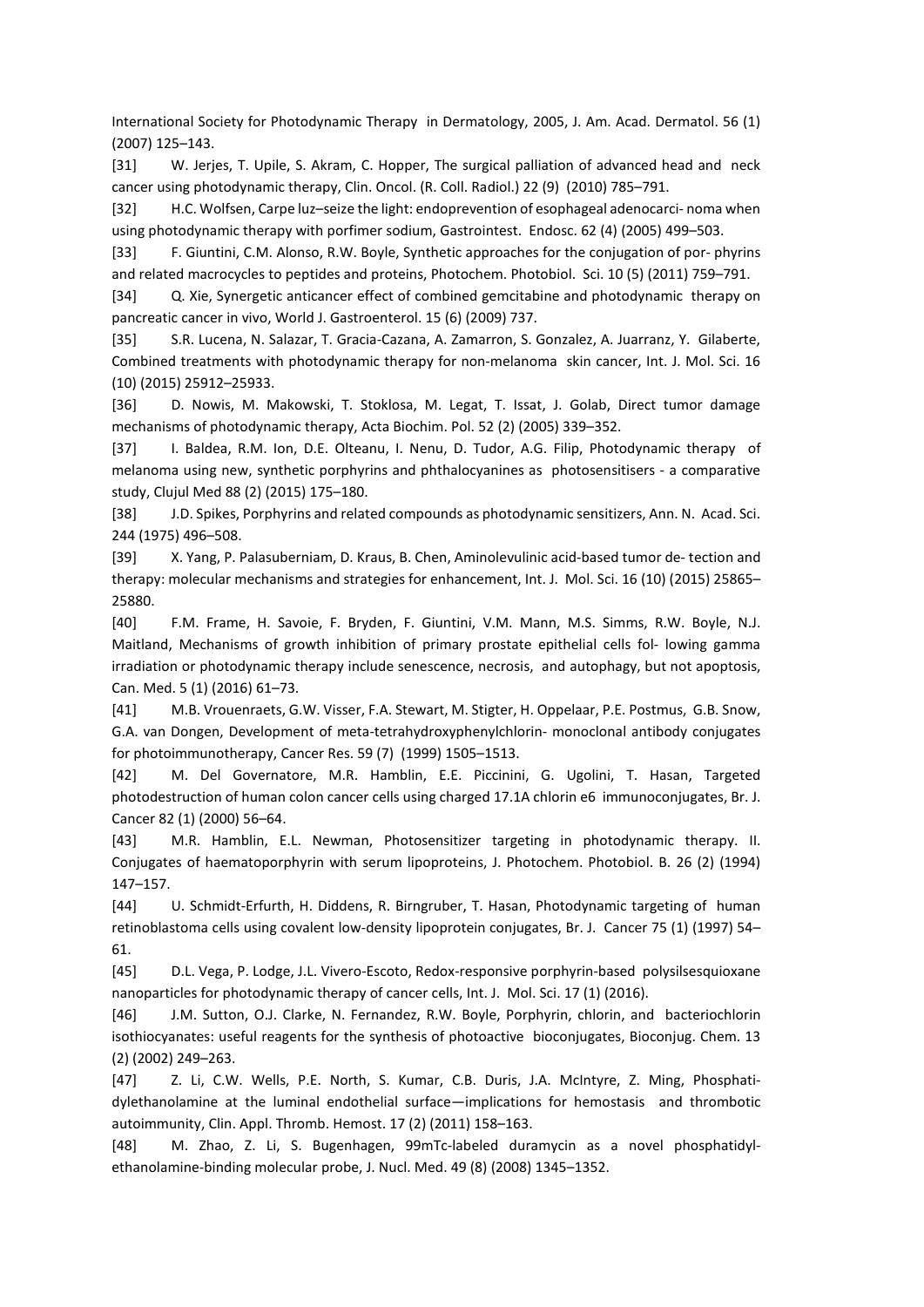[49] M. Zhao, Z. Li, A single-step kit formulation for the (99 m)Tc-labeling of HYNIC- Duramycin, Nucl. Med. Biol. 39 (7) (2012) 1006–1011.

[50] J.P. Tome, M.G. Neves, A.C. Tome, J.A. Cavaleiro, M. Soncin, M. Magaraggia, S. Ferro, G. Jori, Synthesis and antibacterial activity of new poly-S-lysine-porphyrin conjugates, J. Med. Chem. 47 (26) (2004) 6649–6652.

[51] G.T. Hermanson, Chapter 5 - homobifunctional crosslinkers, Bioconjugate Tech- niques, Third editionAcademic Press, Boston 2013, pp. 275–298.

[52] N.S. Soukos, L.A. Ximenez-Fyvie, M.R. Hamblin, S.S. Socransky, T. Hasan, Targeted antimicrobial photochemotherapy, Antimicrob. Agents Chemother. 42 (10) (1998) 2595–2601.

[53] L. Polo, A. Segalla, G. Bertoloni, G. Jori, K. Schaffner, E. Reddi, Polylysine-porphycene conjugates as efficient photosensitizers for the inactivation of microbial pathogens, J. Photochem. Photobiol. B 59 (1–3) (2000) 152–158.

[54] R. Fernandez, J. Garate, S. Lage, S. Teres, M. Higuera, J. Bestard-Escalas, D.H. Lopez, F. Guardiola-Serrano, P.V. Escriba, G. Barcelo-Coblijn, J.A. Fernandez, Identification of biomarkers of necrosis in xenografts using imaging mass spectrometry, J. Am. Soc. Mass Spectrom. 27 (2) (2016) 244– 254.

[55] K. Iwamoto, T. Hayakawa, M. Murate, A. Makino, K. Ito, T. Fujisawa, T. Kobayashi, Curvaturedependent recognition of ethanolamine phospholipids by duramycin and cinnamycin, Biophys. J. 93 (5) (2007) 1608–1619.

[56] A. Marconescu, P.E. Thorpe, Coincident exposure of phosphatidylethanolamine and anionic phospholipids on the surface of irradiated cells, Biochim. Biophys. Acta 1778 (2008) 2217–2224.

[57] C. Dive, C.D. Gregory, D.J. Phipps, D.L. Evans, A.E. Milner, A.H. Wyllie, Analysis and discrimination of necrosis and apoptosis (programmed cell death) by multiparam- eter flow cytometry, Biochim. Biophys. Acta, Mol. Cell Res. 1133 (3) (1992) 275–285.

[58] M.K. Haynes, J.J. Strouse, A. Waller, A. Leitao, R.F. Curpan, C. Bologa, T.I. Oprea, E.R. Prossnitz, B.S. Edwards, L.A. Sklar, T.A. Thompson, Detection of intracellular granu- larity induction in prostate cancer cell lines by small molecules using the HyperCyt high-throughput flow cytometry system, J. Biomol. Screen. 14 (6) (2009) 596–609.

[59] E. Healy, M. Dempsey, C. Lally, M.P. Ryan, Apoptosis and necrosis: mechanisms of cell death induced by cyclosporine A in a renal proximal tubular cell line, Kidney Int. 54 (6) (1998) 1955–1966.

[60] D. Wlodkowic, W. Telford, J. Skommer, Z. Darzynkiewicz, Apoptosis and beyond: cy- tometry in studies of programmed cell death, Methods Cell Biol. 103 (2011) 55–98.

[61] J.P. Celli, N. Solban, A. Liang, S.P. Pereira, T. Hasan, Verteporfin-based photodynamic therapy overcomes gemcitabine insensitivity in a panel of pancreatic cancer cell lines, Lasers Surg. Med. 43 (7) (2011) 565–574.

[62] I. Rizvi, S. Anbil, N. Alagic, J. Celli, L.Z. Zheng, A. Palanisami, M.D. Glidden, B.W. Pogue, Hasan, PDT dose parameters impact tumoricidal durability and cell death pathways in a 3D ovarian cancer model, Photochem. Photobiol. 89 (4) (2013) 942–952.

[63] S. Anbil, I. Rizvi, J.P. Celli, N. Alagic, B.W. Pogue, T. Hasan, Impact of treatment re- sponse metrics on photodynamic therapy planning and outcomes in a three-dimen- sional model of ovarian cancer, J. Biomed. Opt. 18 (9) (2013) 098004.

[64] D. Bartusik, D. Aebisher, A. Ghogare, G. Ghosh, I. Abramova, T. Hasan, A. Greer, A fiberoptic (photodynamic therapy type) device with a photosensitizer and singlet oxygen delivery probe tip for ovarian cancer cell killing, Photochem. Photobiol. 89 (2013) 936–941.

[65] B.A. Goff, J. Blake, M.P. Bamberg, T. Hasan, Treatment of ovarian cancer with photo- dynamic therapy and immunoconjugates in a murine ovarian cancer model, Br. J. Cancer 74 (8) (1996) 1194– 1198.